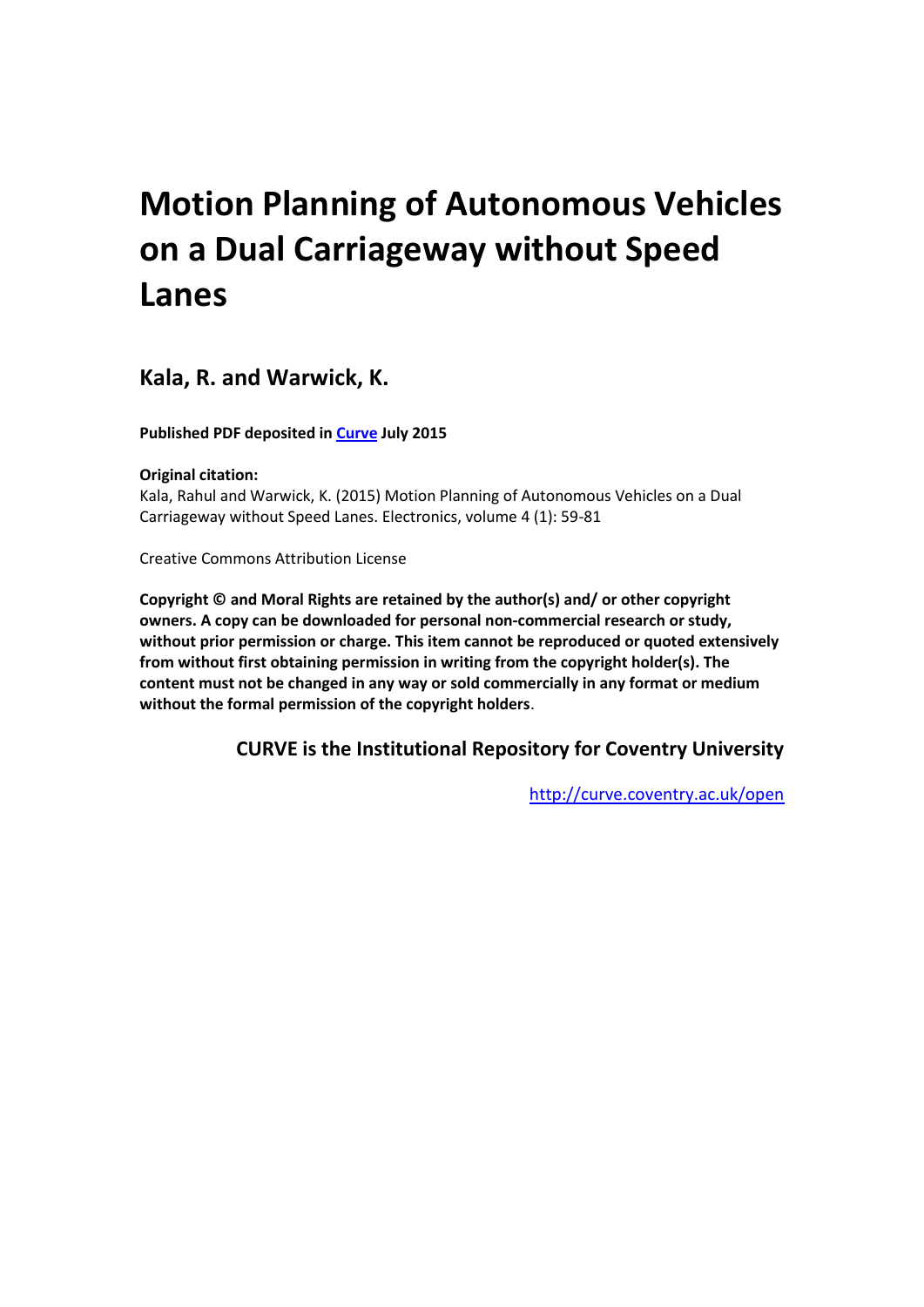

www.mdpi.com/journal/electronics

*Article* 

# **Motion Planning of Autonomous Vehicles on a Dual Carriageway without Speed Lanes**

**Rahul Kala †,‡,\* and Kevin Warwick †**

School of Systems Engineering, University of Reading, Whiteknights, Reading, Berkshire RG66AY, UK; E-Mail: k.warwick@reading.ac.uk

- **†** These authors contributed equally to this work.
- **‡** Current Affiliation: Robotics and Artificial Intelligence Laboratory, Indian Institute of Information Technology Allahabad, Devghat, Jhalwa, Allahabad, Uttar Pradesh 211012, India.
- **\*** Author to whom correspondence should be addressed; E-Mail: rkala001@gmail.com; Tel.: +91-8174967783.

Academic Editor: Vicente Milanés

*Received: 20 October 2014 / Accepted: 29 December 2014 / Published: 13 January 2015* 

**Abstract:** The problem of motion planning of an autonomous vehicle amidst other vehicles on a straight road is considered. Traffic in a number of countries is unorganized, where the vehicles do not move within predefined speed lanes. In this paper, we formulate a mechanism wherein an autonomous vehicle may travel on the "wrong" side in order to overtake a vehicle. Challenges include assessing a possible overtaking opportunity, cooperating with other vehicles, partial driving on the "wrong" side of the road and safely going to and returning from the "wrong" side. The experimental results presented show vehicles cooperating to accomplish overtaking manoeuvres.

**Keywords:** autonomous vehicles; overtaking; intelligent transportation systems; navigation; planning; reactive planning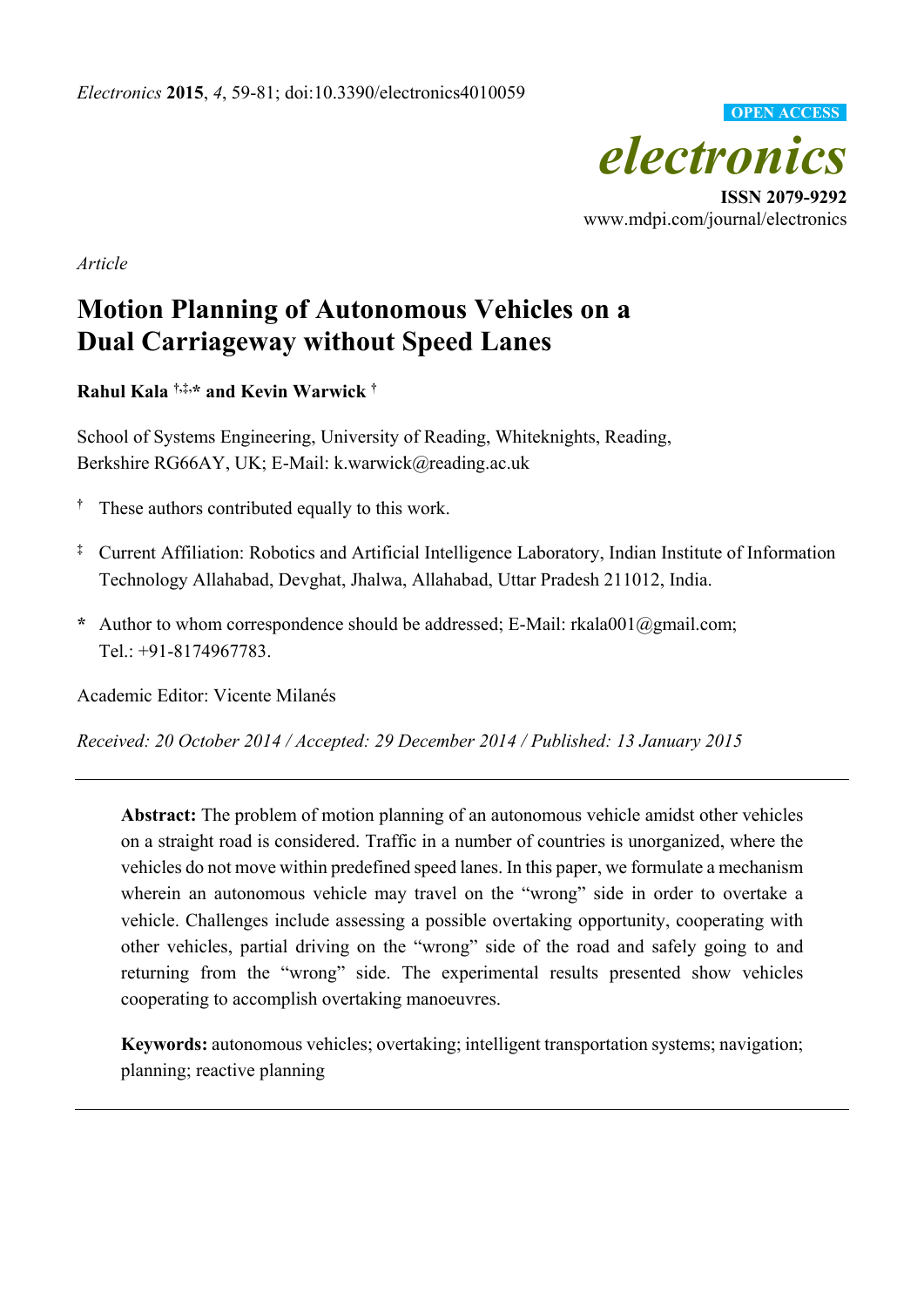#### **1. Introduction**

Autonomous vehicles [1,2] are capable of driving themselves in traffic scenarios and are seen as a replacement for human-driven vehicles in the future. They make transportation systems efficient and safe [3,4] and are therefore sources of research and development. The problem of planning deals with decision making regarding the motion of a vehicle. Broadly, planning is responsible for the trajectory generation and speed computation of the vehicle at any instance of time. The planning framework enables vehicles to judiciously avoid all obstacles and other vehicles, in cooperation with each other. Current planning algorithms [5–7] largely assume predefined speed lanes within which the vehicles need to drive. Planning is hence mostly restricted to deciding the judicious lane and speed of travel, while making travel efficient and safe.

The notion of planning in the absence of speed lanes is motivated by traffic systems in countries where speed lanes are not followed and vehicles can drive in-between what would normally be the predefined speed lanes. Such traffic is unorganized and, at times, chaotic. The details of such systems can be found in [8,9]. Consider the case when traffic has a high diversity in terms of vehicle sizes. Therefore, narrower vehicles, occupying a complete lane, effectively leave unused road width, which can therefore be utilised to accommodate additional vehicles, if the traffic is unorganized. This leads to unorganized traffic, resulting in a higher traffic bandwidth when compared to its organized counterpart over the same width of road. Further, when considering traffic exhibiting a high diversity in the speed of vehicles, it would be problematic for a high speed vehicle to have to follow a very slow vehicle on the road, and therefore, it would be best for an overtaking opportunity to be arranged as quickly as possible. By planning in terms of unorganized traffic, vehicles can be spread across the road, thereby overcoming lane issues and resulting in making overtaking quite feasible, whereas it would not have been otherwise.

Hence, unorganized traffic can be more efficient in scenarios where vehicles vary largely in their speed capabilities and size. However, such traffic is more risky and is more likely to lead to accidents due to the unclear intentions of the vehicles around [10,11]. Indian traffic is a clear example where vehicle sizes vary from two-wheeled motorbikes and three-wheeled auto rickshaws, to buses and trucks. Speeds vary considerably between manually-driven vehicles and cars. Traffic is unorganized, and vehicles cut in whenever they find space. Constant overtaking manoeuvres are visible. There is a likelihood of organized traffic taking the shapes of unorganized traffic with the introduction of autonomous vehicles, which vary in speeds and sizes.

A common characteristic of traffic systems in many countries with narrow roads is that there is no physical barricade for inbound and outbound traffic on a dual carriageway. The road may be divided by markers or drivers may assume that half of the road is for inbound traffic and the other half for outbound traffic. Hence, they stick to their own side, normally following the vehicle ahead. In an unorganized traffic scenario, there is, though, the chance of overtaking for motorcycles and smaller vehicles. There has been very little research in the domain of intelligent vehicles for dual carriageways, while they constitute an important aspect of traffic.

In an earlier work by the authors [12], the task of motion planning for autonomous vehicles in the absence of speed lanes was investigated. The assumption was, however, that the entire traffic flow was in one direction (outbound or inbound). With this assumption, the algorithm could present interesting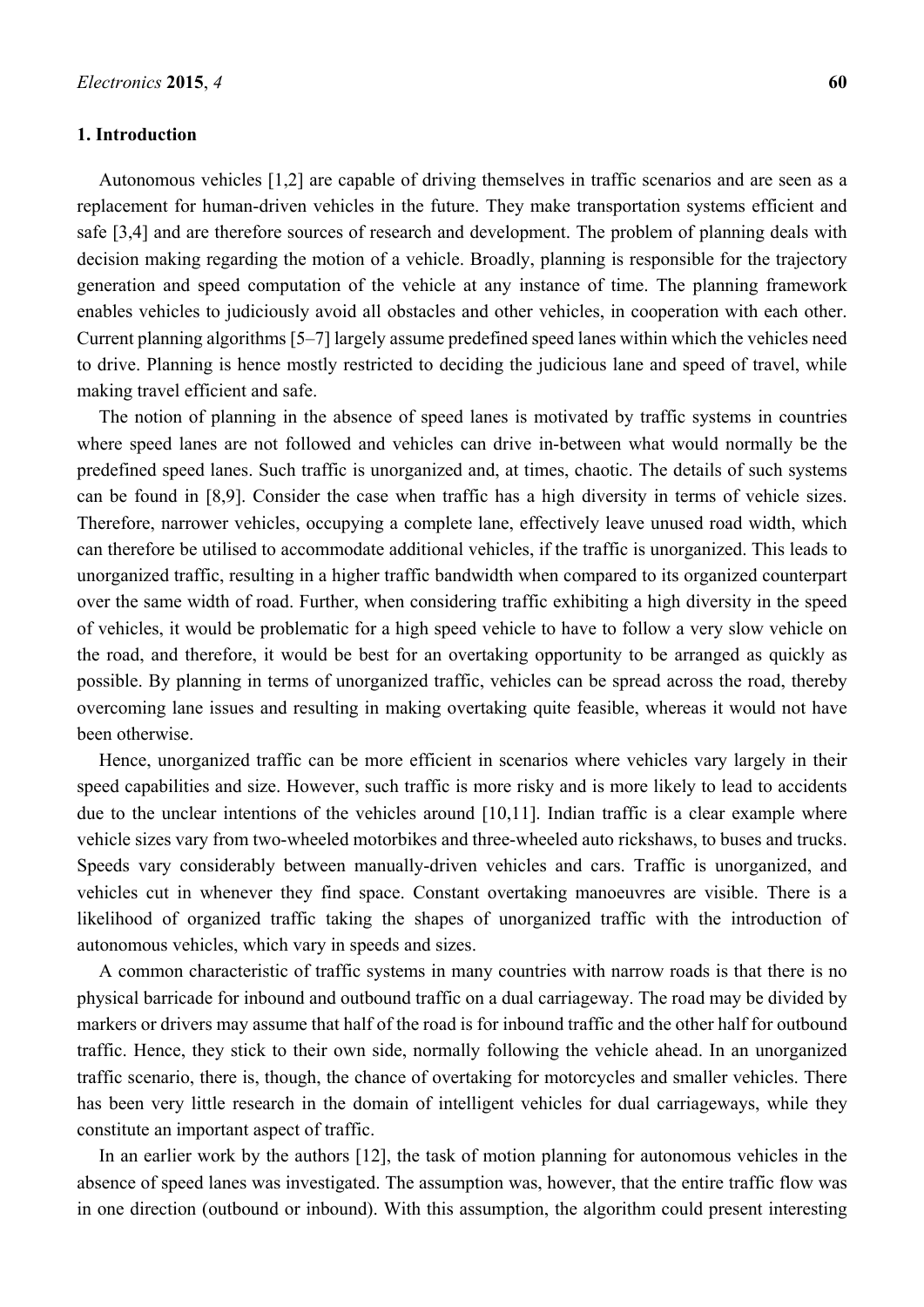vehicular behaviours in complex scenarios. The assumption is not difficult, since a road can always be assumed to have a virtual boundary dividing the two directions of travel. Given this virtual boundary, for planning, each side can display its own behaviours, and the two sides do not need to interact with each other at any point of time.

The use of such behaviour-based systems is common in mobile robotics [13], where a variety of behaviours are designed based on different scenarios and a framework integrates the different behaviours for the optimal motion of the robot. Dee and Hogg [14] studied the robot behaviours in light of the general navigation of humans, and highlighted navigation using the shortest path or the simplest path with the least number of turns. Even autonomous vehicles model and integrate different possible behaviours. For organized travel, a limited range of behaviours are possible, as demonstrated in [15–17].

This work is focussed on extending and generalizing the solution [12] for performance, wherein both inbound and outbound traffic operate on the same road without any physical barricade in between. The focus here is hence to only study behaviours where vehicles travelling in the opposite direction interact in some way or the other. General travel, when vehicles remain on their own side, is exactly as one would expect with the earlier approach and, hence, is not covered in this work.

This raises the important question: should vehicles be allowed to slip across to the "wrong" side of a dual carriageway with un-barricaded inbound and outbound traffic, for some time? In general, this is not regarded as safe, even for human drivers, because a driver slipping over to the wrong side may not be able to return back to the correct side and might therefore cause an accident or traffic jam. Hence, for non-autonomous traffic, even if it appears that for a vehicle to occupy some part of the road on the opposite side, this would lead to better traffic bandwidth and travel efficiency, it must be avoided at all costs due to the risks involved. Unfortunately, this eliminates much of the possible interesting behaviour involving the mixing of traffic from opposite directions.

However, it is common for a vehicle to slip into the wrong side just to overtake. Overtaking is the key factor contributing to efficiency in diverse speed unorganized traffic. Hence, every attempt is made to enable a faster vehicle to overtake a slower vehicle. If a faster vehicle considers it safe enough, it should therefore be allowed to slip into the wrong side, complete the overtaking manoeuver and return to the correct side whenever feasible. Such overtaking may thereby greatly enhance travel efficiency, while making it a little riskier for the traffic travelling on the opposite side of the road if the assessment of the overtaking vehicle is poor. In this paper, such overtaking is modelled as a single-lane overtake behaviour. This behaviour joins the pool of behaviours modelled in [12].

The single-lane overtake is largely inspired by narrow road traffic systems with one lane per side of travel. In such traffic systems, the addition of a slow vehicle can almost block a complete road. Hence, it is important for an autonomous vehicle to have some way of overtaking and allowing itself and the other vehicles to drive efficiently. Even in countries with organized traffic, human drivers tend to take any opportunity to overtake in such scenarios. On many occasions, all vehicles collectively decide a strategy. A lane-following law-abiding autonomous vehicle can be troublesome in such situations, if such a behaviour is not modelled. Another source of motivation is obtained from zones in traffic systems, which a vehicle may use for overtaking. Similarly, such behaviours are common in countries with unorganized traffic and are usually taken with great caution.

Overtaking, even in general, is regarded as a special behaviour and has been extensively studied in the literature, including overtaking assessment and actually performing overtaking. Overtaking involves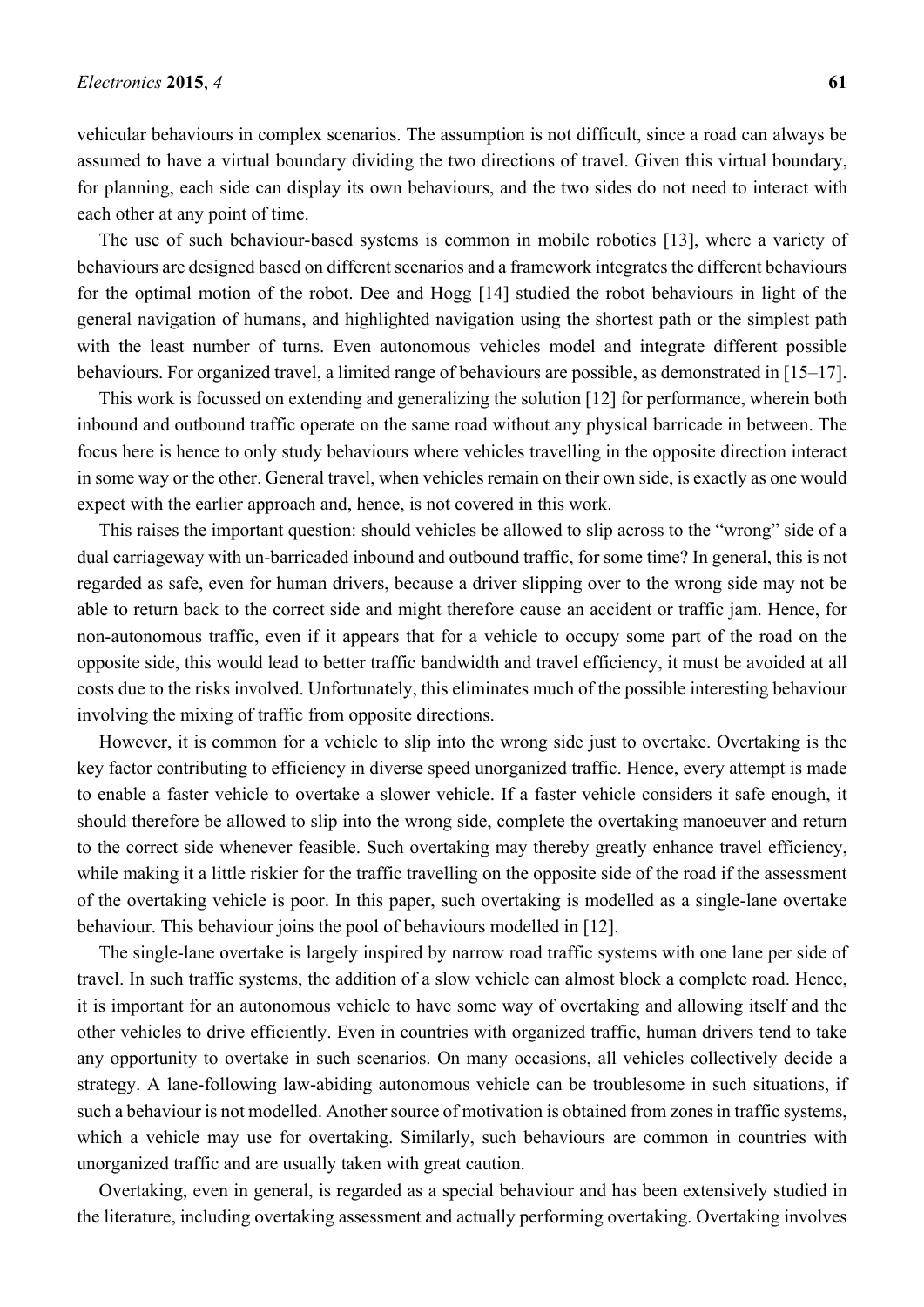a change of lane to the overtaking lane, driving ahead of the vehicle to be overtaken and then returning to the driving lane. Overtaking in organized traffic is easier to carry out as a set of lane changes, because the driving lane and the overtaking lane are on the same side and in the same direction of travel, so this minimizes the risks involved.

The contributions of this research, which complement the contributions of prior work [12], are:

- The problem of motion planning for autonomous vehicles in a dual carriageway setting and working without communication is studied. This is a problem that has been relatively un-touched in the literature.
- Single-lane overtaking behaviour is modelled and studied, while the literature largely studies overtaking when both the normal lane and overtaking lane have traffic flowing in the same direction.
- Single-lane overtaking behaviour is modelled in a prioritized set of behaviours.
- A mechanism for cancelling single-lane overtaking is designed, while the literature normally assumes that every overtaking that is initiated must complete successfully.

This paper is organized as follows. Section 2 summarizes some related research works. Section 3 summarizes the directly relevant previous work [12], which is extended in this paper. Section 4 presents the single-lane overtaking behaviour. Experimental results are then shown in Section 5, and conclusions are given in Section 6.

#### **2. Related Works**

We omit here a detailed discussion of the related issues in light of the literature studies, for which readers are referred to [12]. A few interesting recent works are however discussed here. We first discuss the works related to overtaking, although there are marked differences with the single-lane overtaking behaviour studied here and the typical overtaking problem by legal lane changes as studied in the literature. Naranjo *et al.* [18] framed different rules for a vehicle departing from its lane and joining the overtaking lane, motion in the overtaking lane and returning to the original lane of travel. Similarly, Jin-ying et al. [19] performed a fuzzy modelling of the overtaking procedure and defined separate fuzzy membership functions for each of the stages, based on which, a fuzzy inference was done for motion control. Petrov and Nashashibi [20] designed an adaptive controller to perform the different stages of overtaking.

Hegeman *et al.* [21] developed an assistance system for drivers. The authors assessed the feasibility of overtaking and only overtaking that exceeded a safety threshold was allowed. Similarly, Wang *et al.* [22] used uncertainty modelling to compute the probability of a collision between vehicles, based on which, the decision of whether to overtake or not was made. Karaduman *et al.* [23] used optical flow to derive the distances from the vehicles and used Bayesian belief networks to compute the overtaking risk in a three-vehicle scenario. These approaches did not simultaneously check for the feasibility of and actually carry out overtaking and did not allow for an emergency cancellation of overtaking. Further, any cooperation between the vehicles was not modelled.

A major problem in overtaking is the lack of information due to occlusion by the vehicles directly in front, which restricts visibility and, hence, the ability to make judicious decisions. Olaverri-Monreal *et al.* [24] proposed the use of vehicle communication to provide enhanced visibility to the user, wherein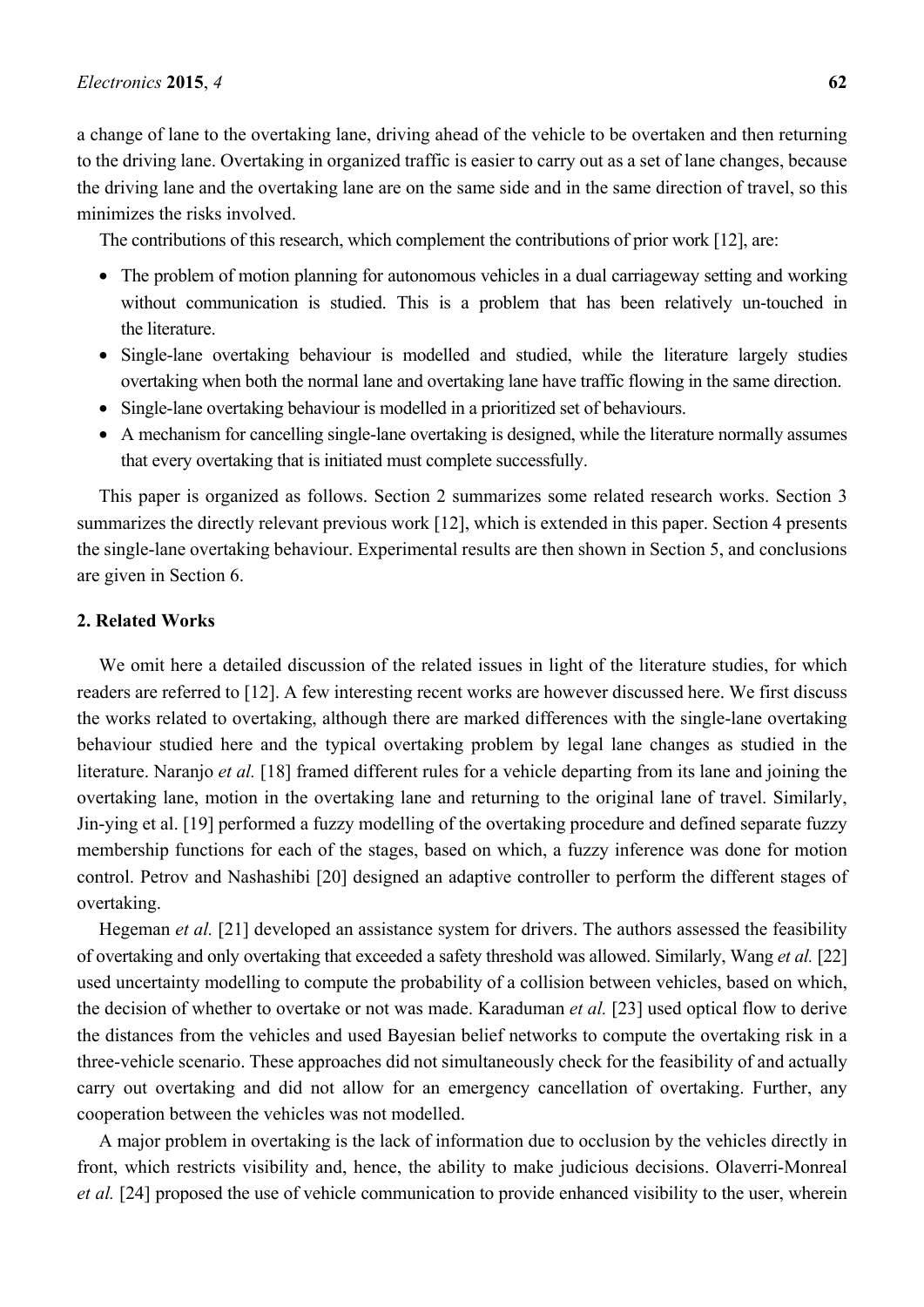a vehicle may communicate visual information to another vehicle for decision making. Similarly, Milanés *et al.* [25] built a vision system to identify the positions and speeds of the vehicles using stereovision, the information about which was used by a controller to carry out the overtaking procedure.

Kuwata *et al.* [26] used rapidly-exploring random trees (RRT) for the generation of the trajectory of a single vehicle. The sampling was made biased for early generation of good results. In a related work, Gehrig and Stein [27] used elastic bands to model the vehicle following behaviour. The band was attached to the vehicle being followed, and the elastic band could model dynamic obstacles in the following procedure. Kala and Warwick [28] proposed a hierarchical distribution of the problem of motion planning for multiple autonomous vehicles with communication. The layers consisted of route planning, a static obstacle avoidance layer, a vehicle coordination layer and a low level trajectory generator. A cooperative overtaking behaviour for lane-based traffic is shown in the work of Frese and Beyerer [29]. Here, the authors studied mixed integer programming, tree search, elastic bands, random priorities and optimized priorities as underlying algorithms for trajectory generation. Meanwhile, Sewall *et al.* [30] used a prioritized A\* algorithm for the motion of vehicles. The map was divided into segments.

Chu *et al.* [31] used a fixed set of waypoints to construct a limited collection of candidate paths with a limited set of manoeuvers. The best path was selected out of these and used for vehicle navigation. Limited waypoints do enable fast trajectory computation; however, the optimal trajectory may be missed. Anderson *et al.* [32] used constrained Delaunay triangles to compute a vehicle's trajectory. The resultant trajectory was short in length and benefitted from the vehicle being clearly separated at all times from obstacles. In both approaches, the method of treating other vehicles as static obstacles did though produce a lack of cooperation between all vehicles. Further, sudden steering (lane changes) of a slow vehicle in front could cause a collision with a fast vehicle to the rear (which was initially travelling in a separate lane).

Kala and Warwick [33], under the assumption of one way traffic only, performed motion planning amongst multiple vehicles. Different methods of obstacle and vehicle avoidance were tried, and the best path was optimized using the elastic strip algorithm. The algorithm was cooperative, however computationally expensive in the case of a large number of vehicles or obstacles. Sezer and Gokasan [34] carried out the planning of a ground vehicle by making it constantly move in the largest visible gap. Current orientation and non-holonomic constraints were considered in the choice of gap. The algorithm was, however, not cooperative in the presence of multiple vehicles. Unfortunately, a (normal) bounded road structure, unlike the experimented unbounded maps, can result in the vehicle being trapped between an obstacle and a road boundary in a narrow passage.

The problem of vehicle planning in unorganized traffic takes some characteristics from the problem of robot motion planning, and hence, some works from the domain are discussed. Kala [35] used cooperative coevolution for planning robots in narrow corridors. The corridors could occupy a single robot. The planning was centralized and assumed communication between the robots. Ryan [36] identified different structures in the robot map, like stacks, halls, cliques and rings, which served as subgraphs for motion planning. Each subgraph had a limited set of operations or behaviours. The proposed approach relies on one such structure, while a rich set of behaviours is presented.

Rashid *et al.* [37] used the concept of velocity obstacles for robot motion. They considered orientations of the robots to compute the velocity to avoid collisions. Daniel *et al.* [38] solved the problem of the sub-optimality of the  $A^*$  algorithm due to the discretization of the graph by computing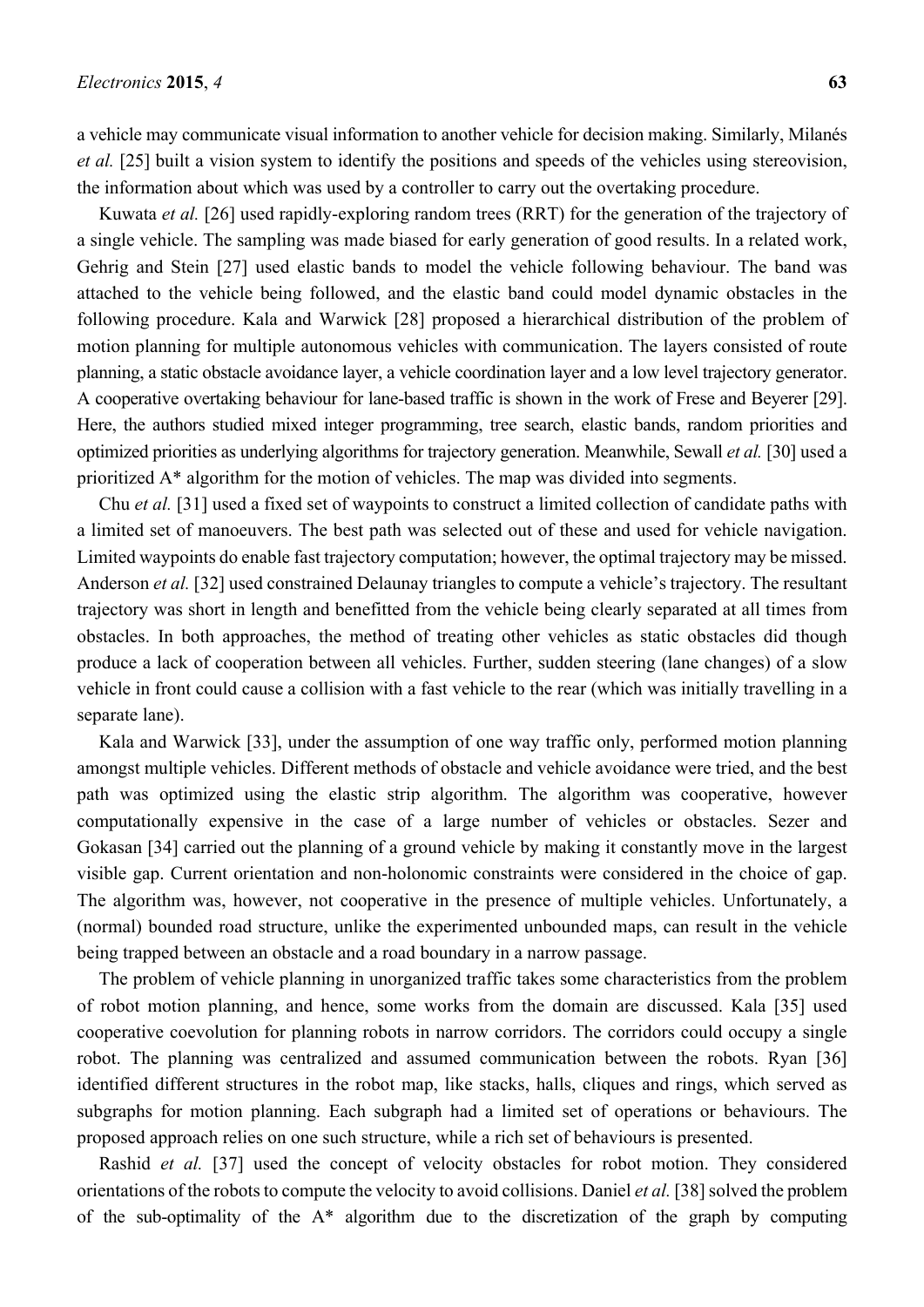non-neighbouring grid expansions during a node expansion. Sgorbissa and Zaccaria [39] carried a coarser level planning using Voronoi graphs, and the robot was moved at the finer level using the potential-based approach. The robot was prevented from being struck in-between obstacles by identifying scenarios called roaming trails. The approach was non-cooperative. A solution to the general problem of multi-agent planning with bounded communication is presented in Wu *et al.* [40] using a decentralized, partially-observable Markov decision process.

#### **3. Motion Planning without Speed Lanes**

This section summarizes the work reported in [12]. The current work retains the same problem definitions, assumptions and solution framework. Given a traffic scenario with a number of autonomous and non-autonomous vehicles, the problem was to decide the motion of the autonomous vehicle being planned. A vehicle was assumed to be a rectangle of length (*leni*) and width (*widi*). The current speed *vi* was limited to a maximum value of *vMaxi*, while instantaneous accelerations were limited to the interval [*-accMaxi*, *accMaxi*]. The road segment was assumed to be bounded by sensed boundaries, called *Boundary*1 and *Boundary*2. The paper assumed a fully-known environment. Whilst this is an extensive assumption, it is possible with modern technology, with sensors, such as 3D LiDAR, ultrasonics, arrays of 3D vision cameras with advances in computer vision, *etc.* The possibility of having multiple intelligent vehicles in the vicinity also allows for the sharing of vision information across vehicles to rectify errors and give information about occluded areas. The algorithm used a road coordinate axis system along with the Cartesian coordinate axis system. The road coordinate axis system  $(X'Y')$  employed the X' axis as *Boundary2* and the Y' axis as the ratio of the distance of the present point of the vehicle from *Boundary2*, as compared to the overall road width. The representation of any point  $P(x,y)$  could hence be given by Equation (1), and the terms are explained by Figure 1.

$$
P(x, y) = P(x', y') = P\left(x', \frac{\|P(x, y) - Boundary_2(x')\|}{\|Boundary_1(x') - Boundary_2(x')\|}\right)
$$
(1)



**Figure 1.** Road and Cartesian coordinate axis system [12].

The algorithm enabled planning and moving a vehicle, so that the separation available from the vehicle on all sides was larger than *separMini*. This was referred to as the aggression factor. The notion was to always keep as large a separation as possible, which meant greater safety; however, the attempt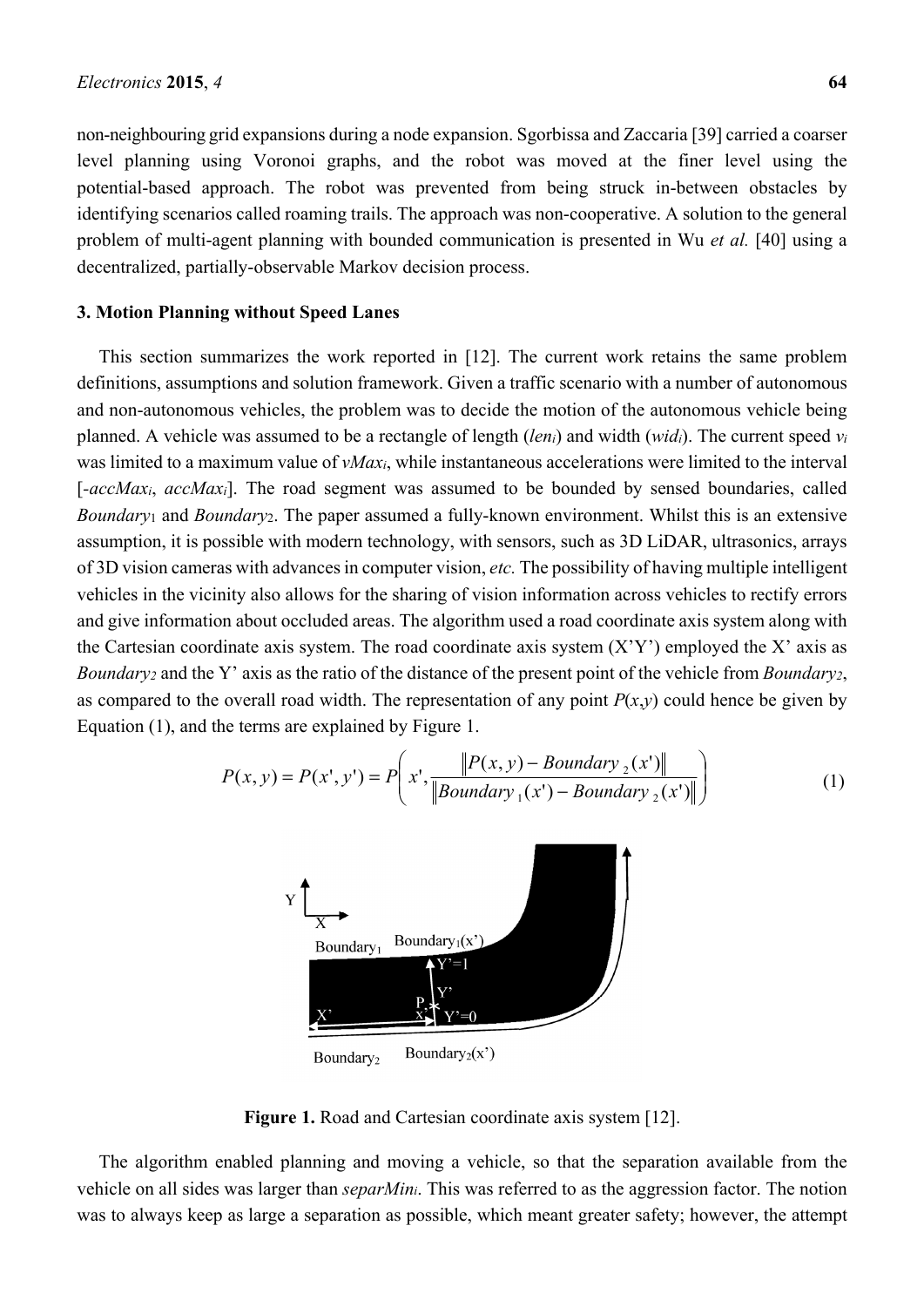to maximize separation was subject to a threshold of *separMaxi*. Higher values of the factor encouraged vehicles to make driving decisions, such that very high separation from other vehicles was very likely, while a low value of the factor encouraged aggressive driving decisions, such as close overtaking, wherein separations from other vehicles was likely to be very low. The solution was modelled as a set of behaviours. Each behaviour had a set of preconditions that had to be met for the particular behaviour to be initiated. The following is the complete list of behaviours:

- Obstacle avoidance: Obstacle avoidance behaviour is called whenever any obstacle or set of obstacles are sensed on the road. The vehicle attempts to overcome each obstacle by the widest possible margin (under a maximum of *separMaxi*).
- Centring: In the case that the vehicle does not find any obstacle or any other vehicle in the scenario, the vehicle slowly drifts towards the centre of the road.
- Lane change: Whenever any vehicle makes a lateral change on the road, the change carries the risk of an accident with any vehicle to the rear, which may be travelling at a higher speed and may now suddenly find that the vehicle in question has cut-in ahead of it. Hence, all behaviours involving changing of lateral positions are checked, and only those behaviours that ensure that all vehicles would have enough time to adjust their speeds are allowed, if the lane change behaviour actually proceeds.
- Overtaking: If a faster vehicle sees a slower vehicle directly ahead, which restricts its motion, it may attempt to overtake the slower vehicle. Overtaking can be direct or indirect. In direct overtaking, enough separation is available (along with the minimum safety distance) on either side of the slower vehicle, for overtaking to be initiated. If both sides can host the overtaking, the easier side is chosen. In indirect overtaking, enough separation is not initially available, but can be made available if the entire stream of vehicles ahead moves laterally on the road. Indentation.
- Be overtaken: If a slower vehicle ahead sees a faster vehicle behind trying to overtake, it may need to cooperate to give some additional separation to enable the overtaking to occur safely. The slower vehicle firstly assesses the side by which the overtaking is being attempted and then computes the distance by which it must laterally move.
- Maintain separation steer: This behaviour attempts to maximize the immediate separation available between the vehicle and any other entity, if the immediate separation on either side is less than the maximum threshold of *separMaxi*.
- Slow down: If the vehicle cannot maintain the minimum separation of *separMini* on both sides, it is taken as a risk, and the vehicle is required to slow down.
- Discover conflicting interests: If two vehicles are seen to be steering towards each other because of any behaviours, there is clearly a potential risk. Once it is evident that a minimum threshold separation would be crossed, the trajectories of travel of the vehicles are straightened.
- Travel straight: The vehicle is simply asked to travel straight ahead, keeping itself aligned parallel to the road edges.

#### **4. Single-Lane Overtaking**

For this problem, it is assumed that the road is marked in the middle by a real or virtual boundary separating the outbound and incoming directions of travel. The behaviours introduced in Section 2 are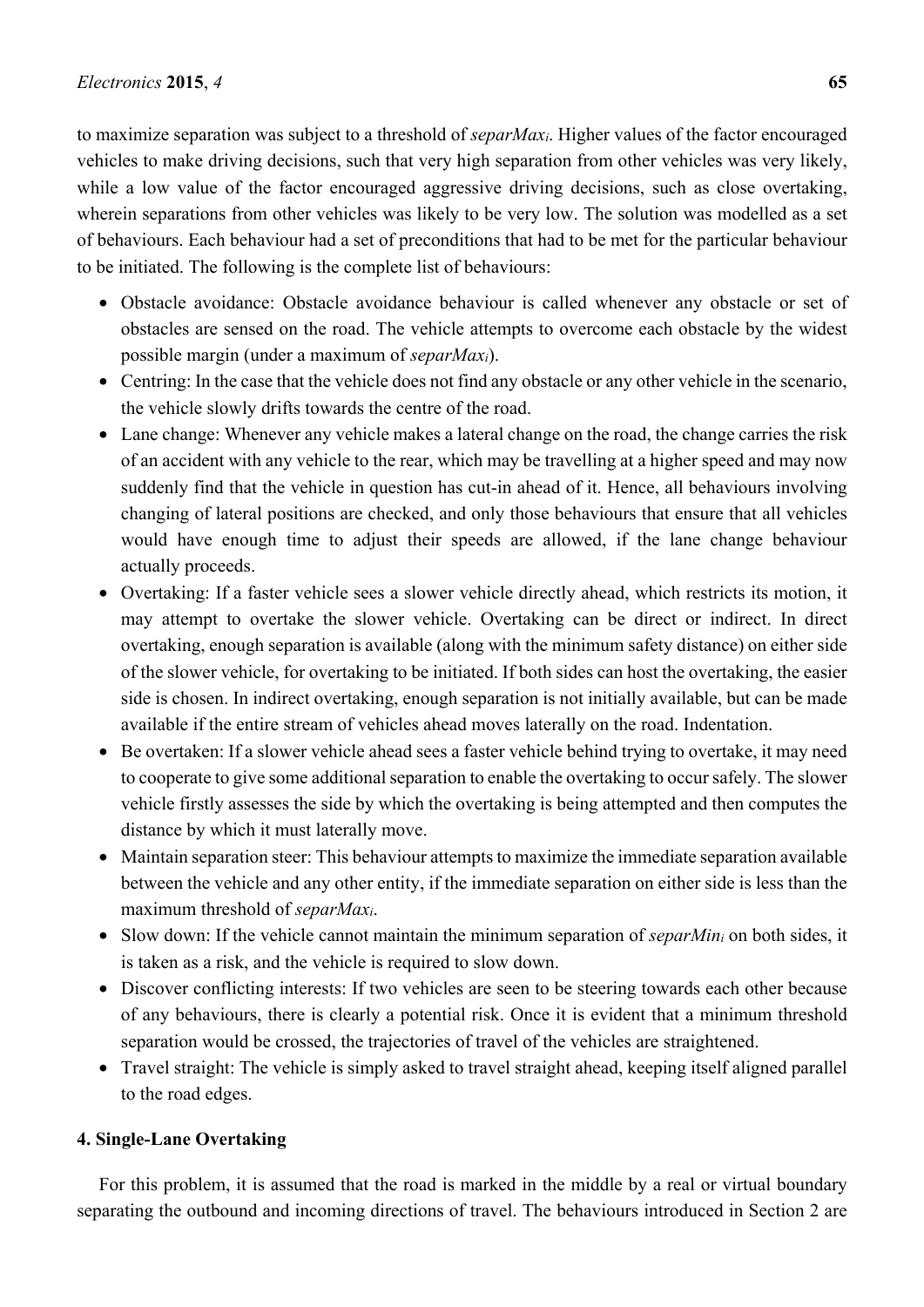all used, and their computations are done using this boundary. As a result, while driving using any of the behaviours, the vehicle does not slip into the wrong side of the road at all, even though there may be no physical barrier separating the sides. The single-lane overtaking behaviour is modelled in addition to these behaviours. The computation of the single-lane behaviour, however, uses the actual road boundaries. Various aspects of the behaviour are detailed as follows.

#### *4.1. Single-Lane Overtaking Initiation*

Consider that the vehicle being planned *Ri* cannot overtake a slower vehicle in front by normal means. It may attempt to see if single-lane overtaking is possible. It is required that the vehicle is currently on the correct side of the road and not already attempting single-lane overtaking. As per the general methodology of overtaking trajectory computation, we need to firstly decide whether the overtaking will happen on the left side or right side of the vehicle ahead and then select the preferred lateral position for overtaking. Here, it is assumed that the traffic operates with a "drive on the left" rule, and hence, single-lane overtaking can only happen on the right side.

Consider that the vehicle in front is  $R_j$  with a separation of  $r_j$  available on its right (without considering the virtual boundary). Furthermore, consider that the vehicle *Ri* has a separation *ri* on its right side. The availability of these separations may be partly on the correct (outbound) carriageway and partly on the wrong (inbound) carriageway. The most important precondition for the overtaking to be initiated is that both of these separations must be larger than the minimum separation required by *Ri* for it to overtake, which is its width (*widi*) and a safety distance (*separMini*) on both sides, totalling *widi* + 2.*separMini*. The notations are shown in Figure 2a.



**Figure 2.** Notations used in single-lane overtaking. (**a**): For overtaking initiation; (**b**): Completion of overtaking.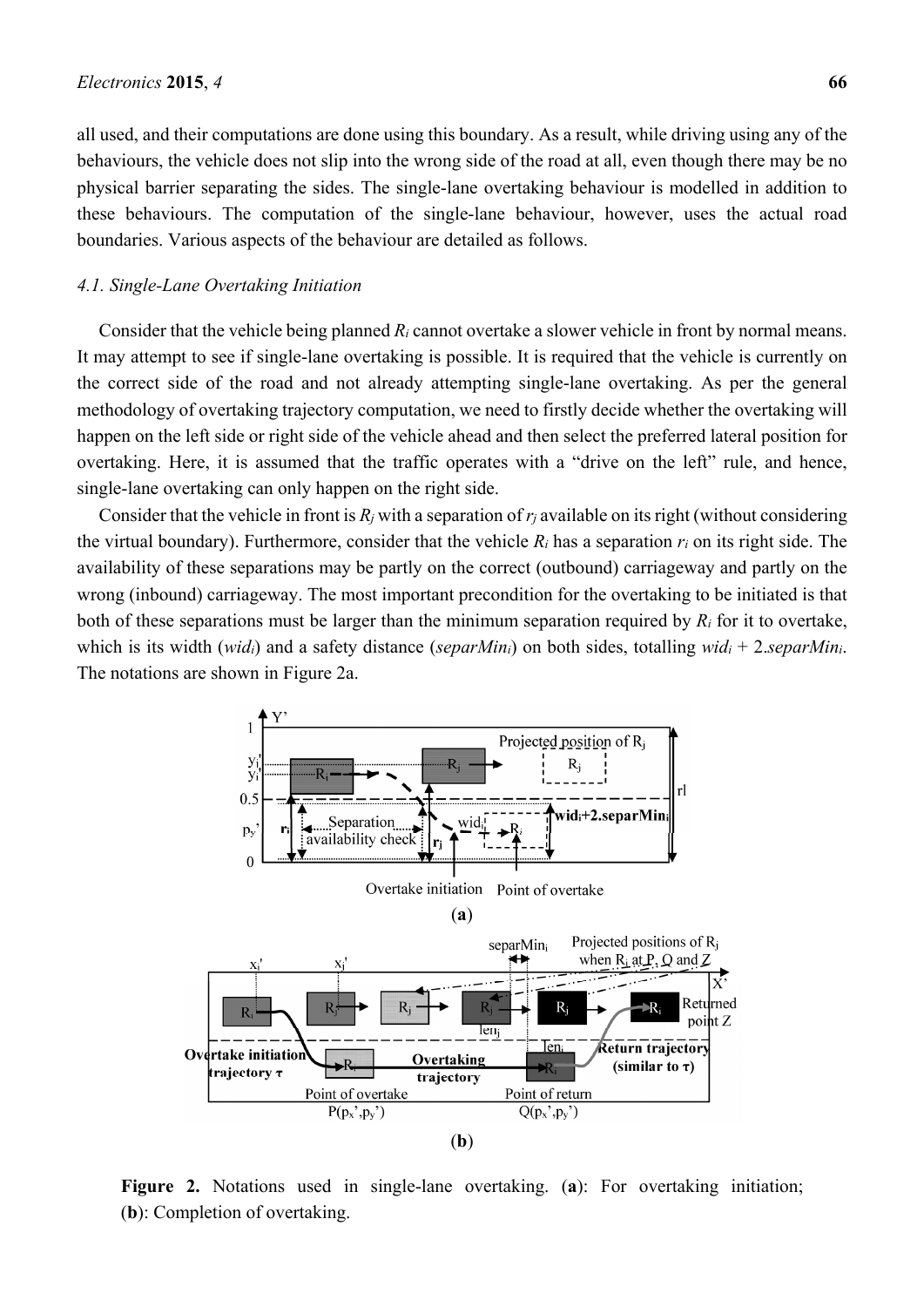On availability of the separation, the next task is computing a point  $P(p_x, p_y)$  to which the vehicle may travel for overtaking to occur. Usually, this overtaking point would lie on the wrong side of the road. On reaching  $P(p_x, p_y)$ , the vehicle may travel almost straight ahead to move in front of the vehicle being overtaken and subsequently may attempt to return to the original lane. *py*' denotes the lateral position that the vehicle attempts to achieve during the overtaking procedure. The basic requirement is separation maximization, and hence, this point must be far enough from the vehicle being overtaken, as well as from any other vehicle or road boundary that may lie towards the right. The maximization is under a threshold of *separMaxi* which disallows the vehicle from going too far on a wide road that would require large steering movements. Computation of  $p_y$ <sup>'</sup> is given by Equation (2).

$$
p_{y}^{'} = \begin{cases} (y_{j}^{'}.rl - wid_{j}/2 - separMax_{i} - wid_{i}/2)/rl & r_{j} \geq wid_{i} + 2separMax_{i} & (i) \\ (y_{j}^{'}.rl - wid_{j}/2 - r_{j}/2)/rl & r_{j} < wid_{i} + 2separMax_{i} & (ii) \end{cases}
$$
(2)

Here, *rl* is the current width of the road and  $y_i$  is the position of  $R_i$  in the Y' axis. Equation 2(i) denotes the condition when the separation available on the right of  $R_i$  is wide enough for the vehicle  $R_i$  to enjoy a maximum separation of *separMaxi* on both sides. Equation 2(ii) denotes the condition when the largest possible separation is not available, and hence, *Ri* simply attempts to drive in between the separation available.

The value of  $p_x$ <sup>'</sup> is the same as per the general guidelines used in [12], given by Equation (3). The basic idea is that the curve generated for the travel of the vehicle till the point of overtake  $P(p_x, p_y)$  must be smooth enough for navigation with the current speed *vi*.

$$
p_{x}^{\prime}=c_{1}+c_{2}.v_{i}+c_{3}.abs(y_{i}^{\prime}-p_{y}^{\prime}).rl
$$
\n(3)

Here, *c1*, *c2*, *c3* are constants, *abs*() is the absolute value function and *yi*' is the current position of *Ri* in the Y' axis.  $c_1$  is the minimum distance on the X' axis needed to produce a smooth curve as per spline curves. Cubic splines are used with the constraint that the spline must start from the current position, headed in the current orientation of the vehicle, and should end at the point of overtake headed parallel to the road. Usually, this is set to be twice the length of the vehicle. *c2* and *c3* meanwhile denote the contributions of the factors of speed and steering requirements. Spline curves are used to compute the overtaking initiation trajectory τ from the current vehicle position  $R_i$  to  $P(p_x, p_y)$ , such that the vehicle is parallel to the road at  $P(p_x, p_y)$ .

The time required for the vehicle to place itself in the overtaking zone is given by  $||\tau||/v_i$ , where  $||\tau||$  is the length of the trajectory and  $v_i$  is the current vehicle speed. The vehicle may then be seen to accelerate from its original speed *vi* to the maximum speed *vMaxi* in order to be well ahead of *Rj* (with an additional safety distance of *separMini*) before its return to the correct side can take place. In normal circumstances, the trajectory for the vehicle to return to the correct side of the road is similar (flipped) to the overtaking trajectory. However, its speed will have increased to *vMaxi*, giving a return time of ||τ||/*vMaxi*, which will be shorter than  $||\tau||/v_i$ . Overall, we can then find the total overtaking period with the corresponding expected straight trajectory, called the overtaking trajectory. The notations are shown in Figure 2b. The total time for overtaking may hence be approximated by Equation (4).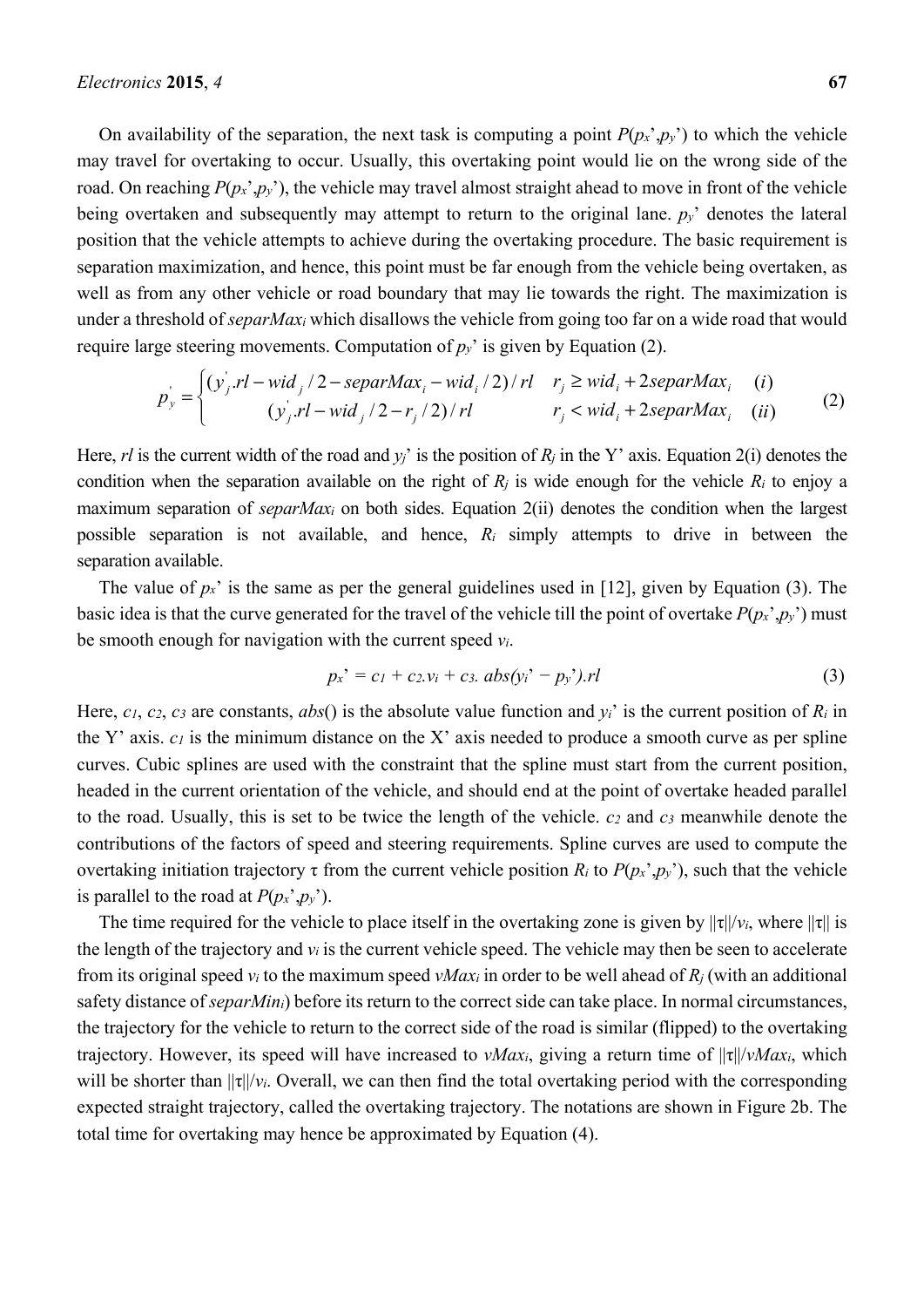$$
T = \frac{\|\tau\|}{v_i} + \frac{x_j - x_i + \max(\ell en_i, len_j)/2 + \text{separMin}_i}{\frac{v_i + \nu Max_i}{2} - v_j} + \frac{\|\tau\|}{\nu Max_i}
$$
(4)

Here, *xi*' and *xj*' denote the current position of *Ri* and *Rj*, respectively, while *leni* and *lenj* denote the corresponding lengths.  $v_j$  is the current speed of  $R_i$ .

For single-lane overtaking to be initiated, the preconditions of the general overtaking behaviour (Section 2) are included, that is the lane change behaviour (Section 2) for trajectory  $\tau$  must be true, as well as the condition that  $R_j$  must not be drifting rightward. Further, no collisions should occur between the vehicle *Ri* and any other vehicle (as per their projected travel) on the wrong side of the road, if *Ri* occupies the computed lateral position for the time interval *T*. This means, ideally, if the vehicles stick to their current speeds and lateral positions, the vehicle *Ri* should be able to complete the overtaking procedure within time *T* without causing any vehicles to slow down.

#### *4.2. General Travel*

In case a vehicle is travelling on the wrong side of the road and wishes to attempt single-lane overtaking, it must always test whether such overtaking is feasible or whether it has been completed, which are modelled as separate behaviours and discussed in Sections 4.3 and 4.4. In all other cases, the vehicle must travel in the wrong lane using the same behaviour set as any general vehicle (travelling on the correct side of the road), with the exception that no overtaking can be performed. This would mean that mostly either the vehicle travels straight ahead or adjusts its lateral position to maximize its separation from all other vehicles.

The speed needs to be set for every vehicle in the planning scenario whilst it travels during single-lane overtaking or any other behaviour. As per the heuristics used, each vehicle must always attempt to travel within its maximum safe speed. This notion is, however, different for the different classes of vehicles possible.

The first type of vehicle (i) is a normal vehicle, which is on its correct side of travel, and no other vehicle attempting single-lane overtaking is to be found ahead (Figure 3a). For such a vehicle, it is assumed that in the worst case, the vehicle driving in front might brake suddenly, and hence, the speed should correct to enable the vehicle to react instantaneously and avoid a collision with a safety distance of *separMini*. The preferred speed is given by Equation (7(i)).



**Figure 3.** Various types of vehicles and notations for their speed computation.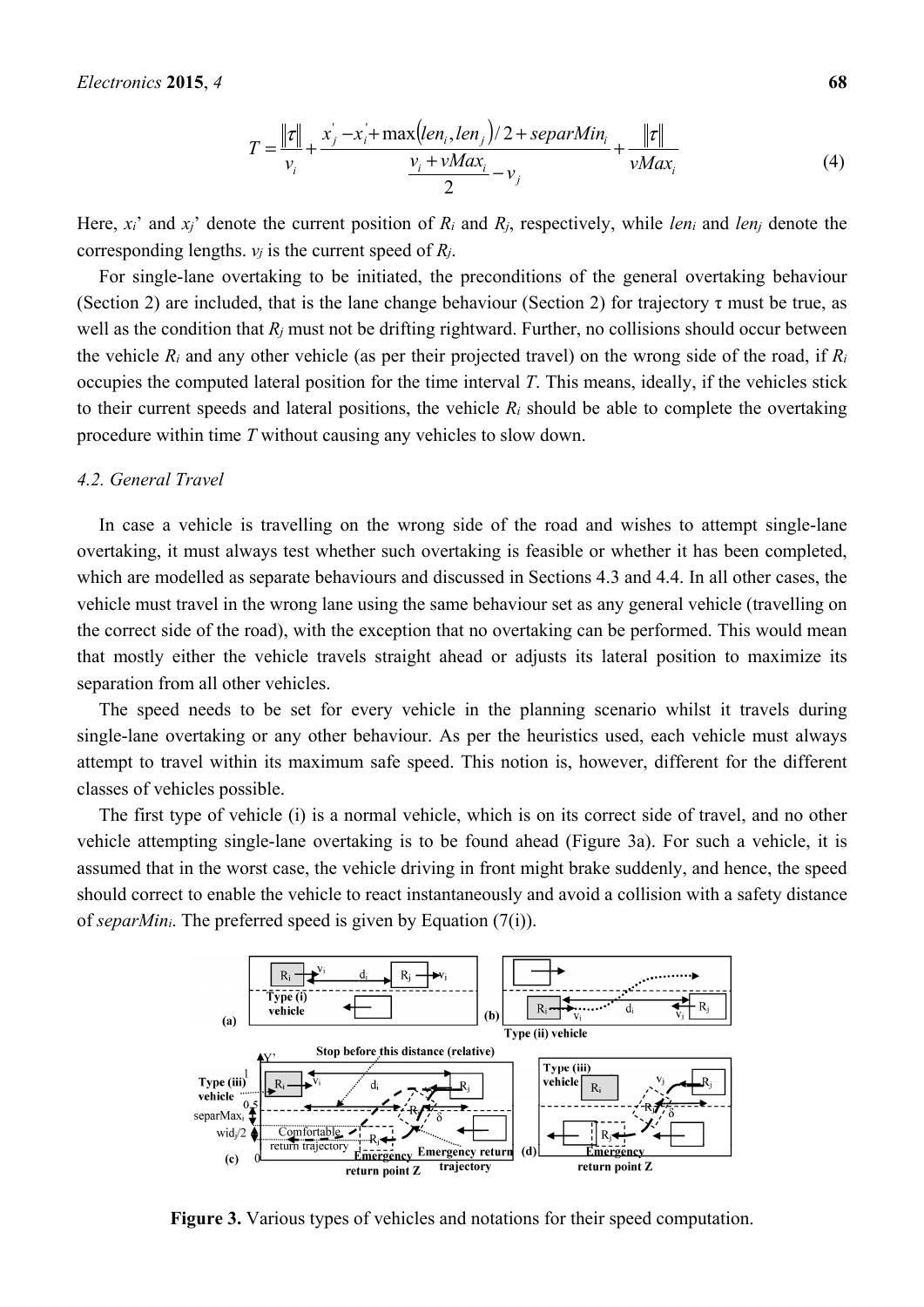The second category of vehicle (ii) is one which is on the wrong side of the road in the middle of attempting single-lane overtaking and finds a vehicle *Rj* directly ahead of it (Figure 3b). Hence, *Ri* and  $R_i$  are travelling towards each other with speeds  $v_i$  and  $v_j$ . The attempt here is to stop  $R_i$ , which is the vehicle being planned, before a possible collision. The speed must always be such to enable *Ri* to stop with the maximum possible deceleration. The speed setting is hence the same as for a normal vehicle, with the resultant safe speed interpreted as the resultant safe relative speed. The preferred speed is given by Equation  $(7(ii))$ .

The last category (iii) is if the vehicle  $R_i$  is on the correct side of the road with vehicle  $R_i$  travelling towards it on the wrong side, attempting single-lane overtaking (Figure 3c). Vehicle *Ri* is aware of the fact that  $R_i$  needs to travel back to its correct side, and hence, mere collision prevention is not enough. If *Ri* and *Rj* stand almost touching each other, neither can move until one of the vehicles backs up. *Rj* needs some distance to return to its correct side. In an extreme case, *Rj* should have additional space available to steer left and return to its correct lane (Figure 3d) using an emergency return trajectory, while still avoiding collision with *Ri*. *Rj* would need to stop and wait for the other vehicles to clear on the correct side and slowly trace the emergency return trajectory. In extreme cases, both the vehicles *Ri* and *Rj* should slow down sufficiently for  $R_i$  to return. This additional distance was not maintained by the earlier category (or *Rj* itself does not contribute much in slowing down), as it is important for *Rj* to get close to  $R_i$  while tracing the emergency return trajectory.  $R_j$  must return to the correct side and not stop because of the presence of *Ri*. Otherwise, both vehicles may wait indefinitely.

As perceived by *Ri*, if the vehicle *Rj* immediately needs to return to its original lane, it would need to choose an emergency point of return  $Z(zx',zy')$ . Here,  $zy'$  is the chosen lateral position to which  $R_j$  would return. Assuming sufficient distance would be available with *Rj*, its lateral position at the return can be given by Equation (5).  $Y' = 0.5$  is the virtual boundary from which the maximum separation distance is desired.

$$
z'_{y} = 0.5 + \left(wid_{j}/2 + \text{separMax}_{i}\right) / rl \tag{5}
$$

The distance required ( $\delta$ ) along the road to change the lateral position as computed in Equation (5) is given by Equation (6), whose notations are the same as those in Equation (3). It is assumed here that half of this distance would be required on the wrong side of the road, while the other half would be on the correct side of the road, and hence, only the first half is in question. This is shown clearly in Figure 4.

$$
\delta = (c_1 + c_2.v_i + c_3. Abs(y' - z_y').r l)/2 \tag{6}
$$

The vehicle Ri attempts to change its speed such that this distance can be assured even if Ri has to stop to make this distance available. The relative speed is computed, which is used to compute the actual speed given by Equation (7(iii)).

The preferred speeds for various cases are given by Equation (7), while the actual speeds considering acceleration limits are given by Equation (8). Here, *di* is the distance of *Ri* from the vehicle or obstacle in front.

$$
vm = \begin{cases} \sqrt{2.accMax_i \cdot max(d_i - separMin_i, 0)} & (i) \\ \max(\sqrt{2.accMax_i \cdot max(d_i - separMin_i, 0)} - v_j, 0) & (ii) \\ \max(\sqrt{2.accMax_i \cdot max(d_i - separMin_i - \delta, 0)} - v_j, 0) & (iii) \end{cases}
$$
(7)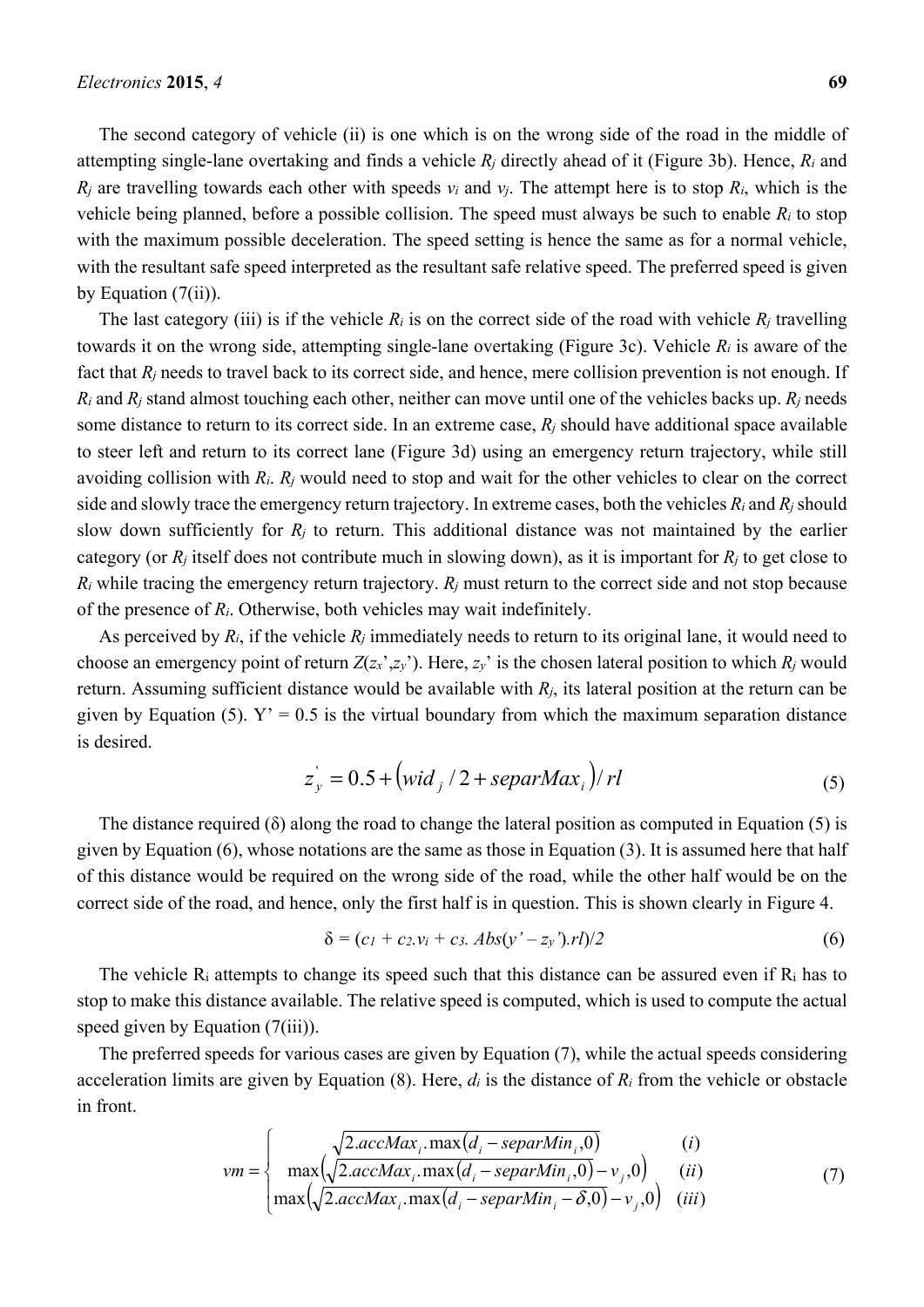

**Figure 4.** Return point calculation.

#### *4.3. Cancelling Single-Lane Overtaking*

While a vehicle  $R_i$  is attempting single-lane overtaking, factors unaccounted for in its initiation may stop the overtaking from being successfully completed, and the vehicle may need to return to its original side as quickly as possible. Driving on the wrong side is dangerous and creates problem for the entire traffic system. Hence, the feasibility of overtaking must be continuously tracked during the whole overtaking process. At any time, overtaking may be regarded as infeasible if there is some vehicle  $R_i$  in front, driving towards *Ri* and the distance between the two vehicles is just large enough (or below) the minimal distance required by  $R_i$  to execute the emergency return trajectory. This minimum distance ( $\delta$ ) is given by Equation (6). If the current distance is just equal or less than the required amount or *Ri* cannot decelerate fast enough to stop the distance (δ) from reducing below this amount, single-lane overtaking is regarded as being cancelled on that occasion.

The vehicle now needs to actually return to its original side of travel. In this stage, the actual point of emergency return  $Z(z_x, z_y)$  is computed by an analysis of the vehicles on the correct side. Suppose  $l_i$  is the separation to the left that is currently available. This distance does not account for the fact that after  $R_i$  returns to its lane, the virtual boundary would become the boundary to keep away from, and hence, the effective distance available to the left is that beyond the virtual boundary given by Equation (9). The notations are shown in Figure 4.

$$
l^{eff} = l_i - (rl/2 - y'_i.rl - wid_i/2)
$$
\n
$$
(9)
$$

Based on the guidelines of separation maximization under a threshold of *separMaxi*, the desired lateral position of the vehicle is given by Equation (10). In case the minimum separation is not available, *Ri* needs to attempt to return back to the correct side whilst maintaining at least a minimum separation.

$$
Z_{y}^{'} = \begin{cases} 0.5 + \left(\text{wid}_{j}/2 + \text{separMin}_{i}\right) / r l & l_{i}^{eff} \leq \text{wid}_{i} + 2 \text{separMin}_{i} \\ 0.5 + \left(\text{wid}_{j}/2 + \text{separMax}_{i}\right) / r l & l_{i}^{eff} \geq \text{wid}_{i} + 2 \text{separMax}_{i} \\ 0.5 + l_{i}^{eff} / 2 \text{rl} & \text{wid}_{i} + 2 \text{separMax}_{i} < l_{i}^{eff} < \text{wid}_{i} + 2 \text{separMax}_{i} \end{cases} \tag{10}
$$

The (emergency) return trajectory  $\tau$  is computed using spline curves joining the current point to the point of return *Z*. The trajectory is traversed at all times with the highest possible speeds as calculated in Equation (8). Since the return trajectory might not be clear, it is evident that the vehicle may have to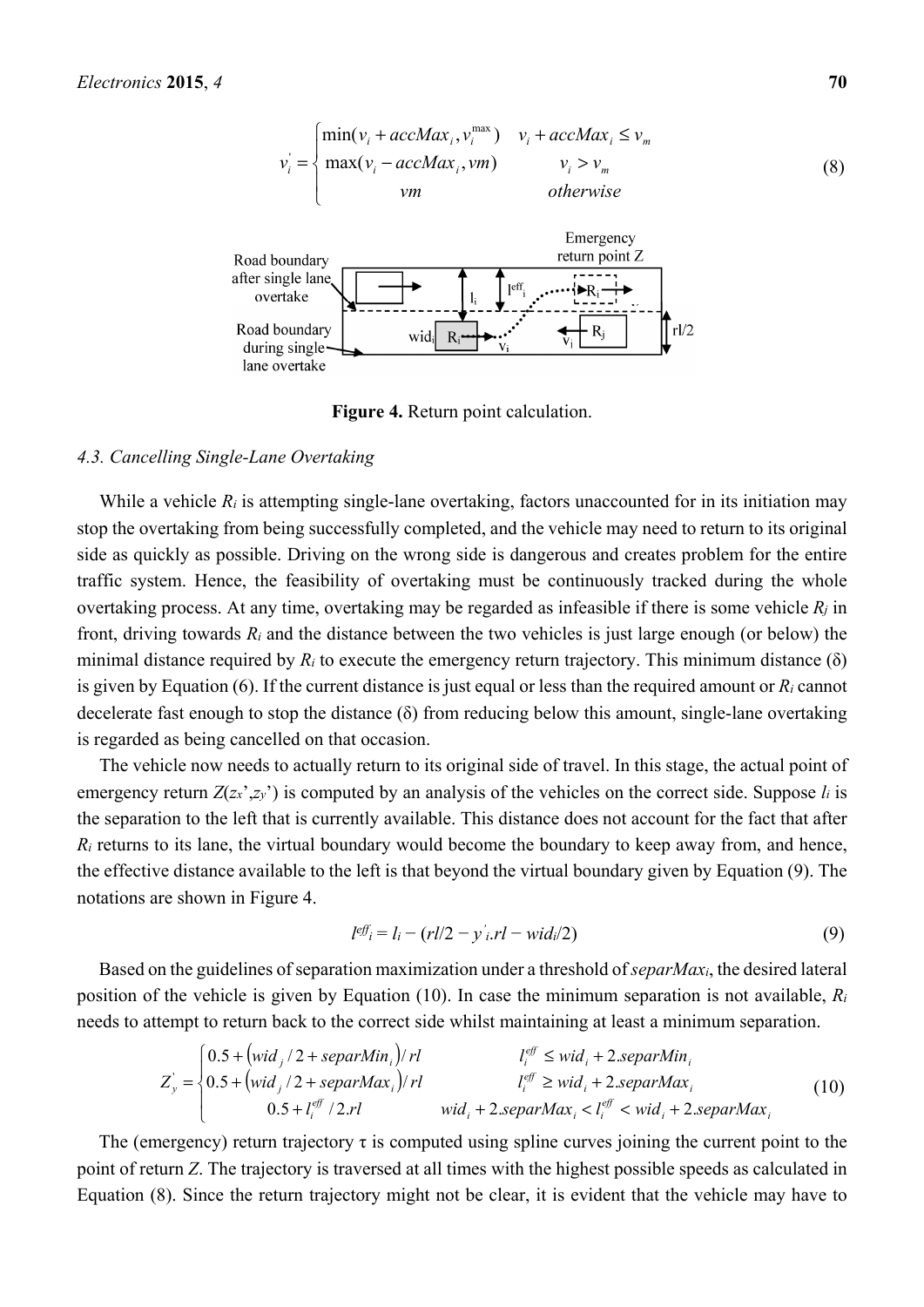slow down drastically and even stop and wait for some vehicles to clear. However, it would eventually return to its original side.

#### *4.4. Completing Single-Lane Overtaking*

Once *Ri*, which was attempting single-lane overtaking, is ahead of the vehicle being overtaken, it may aim to return to its original side of travel. This behaviour is in fact the same as cancelling the single-lane overtaking behaviour with the exception that it is invoked post overtaking and only when the minimum separation is available. In the absence of minimum separation, the vehicle continues to traverse on the wrong side of the road. It may return when the minimum separation is available or may be forced to return by cancellation of the single-lane overtaking behaviour when a vehicle in front, travelling in the opposite direction, is too near. Implementation details are then the same as for the cancelling single-lane overtaking behaviour.

The resultant set of behaviours is summarized in Table 1, and the resultant algorithm is given as Algorithm 1. Table 1 and Algorithm 1 are extended from [12].

#### **Algorithm 1:**

#### **Plan (Vehicle**  $R$ **<sup>i</sup>, Map, Previous plan τ)**

If new obstacle found

Compute τ for obstacle avoidance

If lane change (τ), return τ

Else,  $v_i$  ← max ( $v_i$ —accMax<sub>i</sub>,0),  $R_i$  ← move a unit step, return null

If no slower vehicle and obstacle ahead in vicinity  $\land v_i$  close to  $v_i^{\max} \land \tau = \text{null}$ 

 $CEN \leftarrow (x_i' + \Delta(v_i), 0.5)$ 

 $\tau \leftarrow$  curve  $(R_i$ , CEN)

If  $τ(t) ∈ ζ$ <sub>i</sub>free  $∀ t$ , return τ

If  $\tau \neq \text{null}$ 

 $v_i \leftarrow$  Safe speed as per Equation (8)

If Conflicting Interests  $\land \tau$  is non-straight

 $\tau \leftarrow$  straighten(τ), return  $\tau$ 

Else If performing single-lane overtake

Calculate  $\delta$  using Equation (6)

If distance  $\delta$  not available or not expected to be available in the future even with largest deceleration Compute *Z* for return using Equation (10)

```
\tau \leftarrow curve (R_i, Z)
```
return τ

Else

 $R_i \leftarrow$  Move a unit step by  $\tau$ 

If τ is over, return null, else return τ

Else If performing single-lane overtake

Calculate  $\delta$  using Equation (6)

If distance δ not available or not expected to be available in the future even with largest deceleration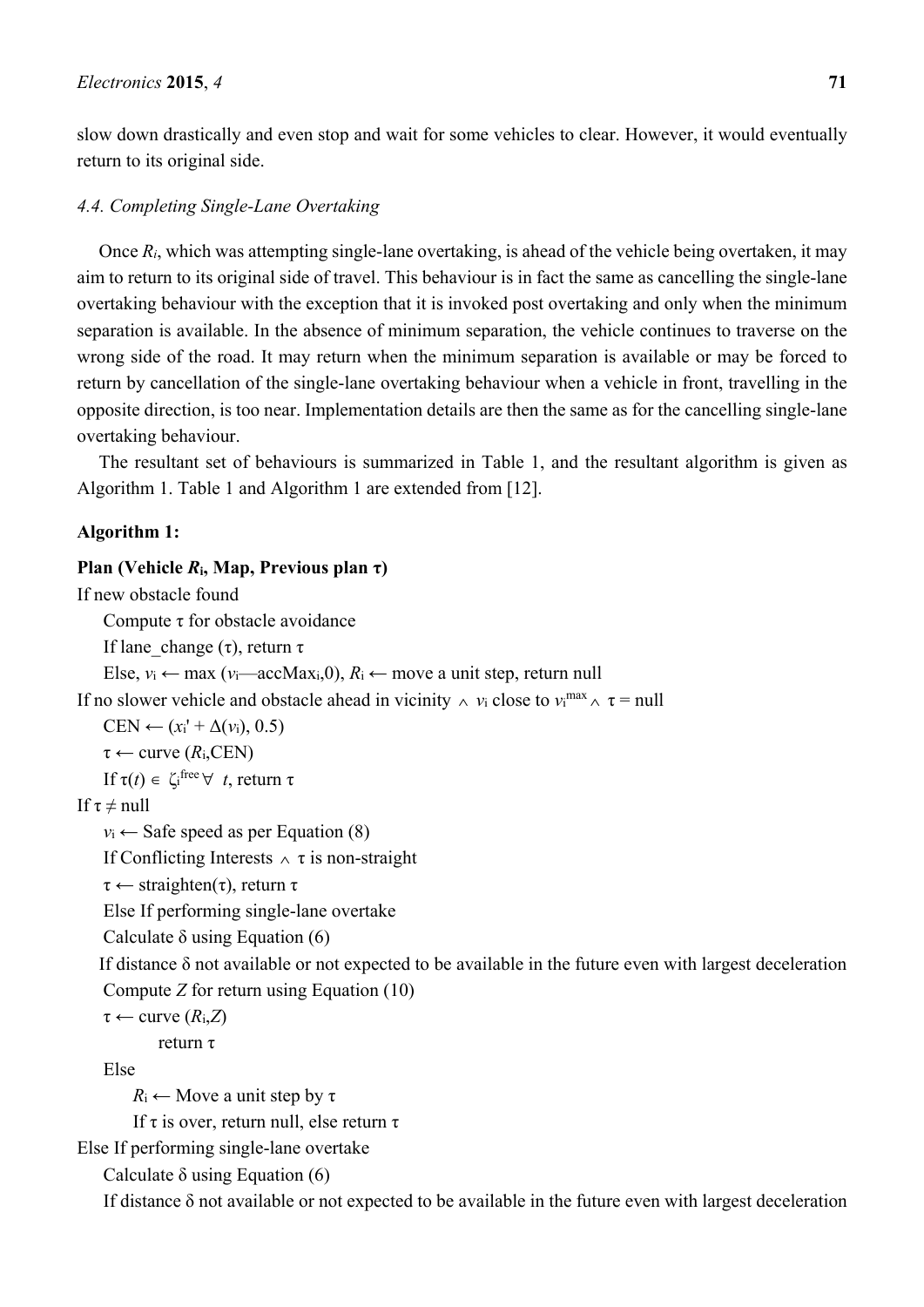```
Compute Z for return using Equation (10)
```
 $\tau \leftarrow \text{curve}(R_i, Z)$ 

return τ

If slow vehicle in front ∧ sufficient separation exists for overtaking assuming cooperation ∧ not undergoing single-lane overtake

 $R_i \leftarrow$  Vehicle to overtake, side  $\leftarrow$  side of overtaking

Compute *P* for overtake

 $\tau \leftarrow \text{curve}(R_i, P)$ If  $\tau(t) \in \zeta_i^{\text{free}} \forall t \wedge \text{lane\_change}(\tau) \wedge R_i$  not steering towards side, return τ

If Slower vehicle in front ∧ sufficient separation available ∧ no collisions with vehicle in wrong side for expected time of completion of overtake assuming no cooperation

 $R_i \leftarrow$  Vehicle to overtake

Compute P for single-lane overtake using Equations (2) and (3)

 $\tau \leftarrow \text{curve}(R_i, P)$ 

Calculate *T* by Equation (4)

If  $\tau(t) \in \zeta_i^{\text{free}} \forall t \wedge \text{lane\_change}(\tau) \wedge \text{no collisions with vehicles in wrong side till T assuming no}$ cooperation ∧*R*j not steering towards side

return τ

If performing single-lane overtake ∧ sufficient separation available at correct side

Compute *Z* for return using Equation (10)

 $\tau \leftarrow \text{curve}(R_i, Z)$ 

If  $τ(t) ∈ ζ$ <sup>ifree</sup>  $∀ t ∧$  lane\_change(τ), return τ

If vehicle overtaking at back ∧ separation available to offer ∧ not undergoing single-lane overtake *R*<sub>i</sub> ← Vehicle to allow overtake, side ← side of being overtaking

Compute *P* for being overtaken

 $\tau \leftarrow \text{curve}(R_i, P)$ 

If  $\tau(t) \in \zeta$ <sup>tree</sup> ∀ *t* ∧ lane\_change(τ), return τ

If  $l_i + r_i ≥ 2$  min\_separ<sub>i</sub> ∧ ( $l_i$  < max\_separ<sub>i</sub> ∨  $r_i$  < max\_separ<sub>i</sub>)

Compute *P* for separation maintenance

 $\tau \leftarrow \text{curve}(R_i, P)$ 

If  $\tau(t) \in \zeta$ <sup>tree</sup> ∀ *t* ∧ lane\_change(τ), return τ

If  $l_i + r_i < 2$  min separ<sub>i</sub>

 $v_i \leftarrow \max(v_i - \text{accMax}_i, 0), R_i \leftarrow \text{move a unit step, return null}$ 

 $v_i \leftarrow$  Safe speed as per Equation (8)

 $R_i \leftarrow$  Move a unit step parallel to the road

return null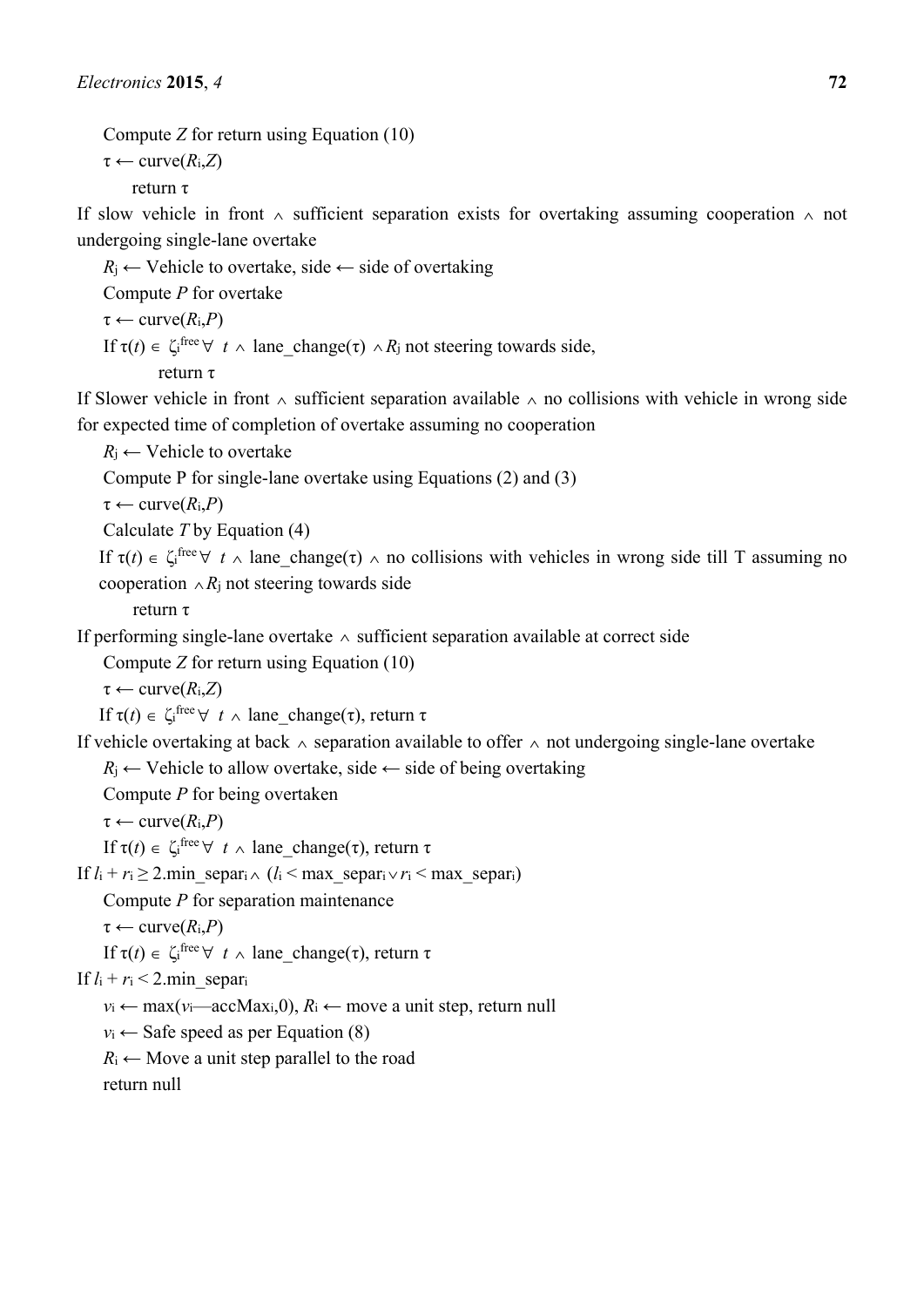| S. No. | <b>Behaviour</b>                   | <b>Pre-Condition</b>                                                                                                                                                                                                                            | Description                                                                                                                                                             | <b>In-Behaviour</b><br><b>Specifications</b>                                                         | <b>Priority</b> |
|--------|------------------------------------|-------------------------------------------------------------------------------------------------------------------------------------------------------------------------------------------------------------------------------------------------|-------------------------------------------------------------------------------------------------------------------------------------------------------------------------|------------------------------------------------------------------------------------------------------|-----------------|
| 1.     | Obstacle avoidance                 | Obstacle discovery, lane change true                                                                                                                                                                                                            | Strategy to avoid obstacle                                                                                                                                              | Check for collisions with<br>vehicle in front, obstacle<br>avoidance                                 | 1               |
| 2.     | Centring                           | No vehicle, no obstacle, vehicle travelling at<br>high speed                                                                                                                                                                                    | Put vehicle in the centre<br>of the road                                                                                                                                | <b>NIL</b>                                                                                           | $\overline{c}$  |
|        | 3. Lane change                     | Called by other behaviours                                                                                                                                                                                                                      | Whether possible to steer                                                                                                                                               | <b>NIL</b>                                                                                           | NA              |
| 4.     | Overtake                           | Slower vehicle ahead, sufficient separation<br>available assuming the cooperation of all<br>vehicles ahead, lane change true,<br>not undergoing single-lane overtaking                                                                          | Strategy to initiate overtaking,<br>ask other vehicles to move and<br>eventually align, so that travelling collisions with vehicles in<br>straight completes overtaking | Discover conflicting<br>interests, check for<br>front                                                | 3               |
| 5.     |                                    | Single-lane overtaking Slower vehicle ahead, sufficient separation<br>available, lane change true, no collisions with<br>a vehicle on the wrong side for the expected<br>time of completion of overtaking assuming<br>no cooperation            | Attempt to initiate single-lane<br>overtaking by placing the<br>vehicle on the wrong side                                                                               | Check for cancellation of<br>single-lane overtaking,<br>check for collision with<br>vehicle in front | 4               |
| 6.     | Cancel single-lane<br>overtaking   | Performing single-lane overtaking, sufficient<br>separation not available or not expected to be<br>available in the future even with the largest<br>deceleration to return to the original lane<br>because of a vehicle ahead on the wrong side | Attempt to place the vehicle on<br>the correct side and not allow<br>any subsequent motion on the<br>wrong side                                                         | Check for collision with the<br>vehicle in front and if clear<br>move ahead                          | NA              |
| 7.     | Complete single<br>lane overtaking | Performing single-lane overtaking,<br>sufficient separation available on the<br>correct side, lane change true                                                                                                                                  | After completing overtaking,<br>return to the correct side                                                                                                              | Check for collision with the<br>vehicle in front                                                     | 5               |
| 8.     | Be overtaken                       | Vehicle to the rear shows the need for<br>overtaking, separation available to offer,<br>lane change true, not undergoing<br>single-lane overtaking                                                                                              | Align so that the vehicle to<br>the rear needing to overtake has<br>more overtaking separation                                                                          | Discover conflicting<br>interests, check for<br>collisions with the vehicle in<br>front              | 6               |
| 9.     | Maintain separation<br>steer       | Maximum separation possible not available at<br>both ends, while steering in some manner can<br>increase current lowest separation,<br>lane change true                                                                                         | Steer to maintain as high<br>separation as possible<br>(not more than threshold)<br>from both ends                                                                      | Discover conflicting<br>interests, check for collision<br>with vehicle in front                      | 7               |
| 10.    | Slow down                          | No adjustment of steering capable of<br>generating minimal separation at both ends                                                                                                                                                              | Reduce speed                                                                                                                                                            | $\text{NIL}$                                                                                         | 8               |
| 11.    | Discover conflicting<br>interests  | A neighbouring vehicle steering towards<br>vehicle being planned found too close while the<br>vehicle being planned was steering towards it,<br>vehicle following a non-straight trajectory                                                     | Straighten trajectory<br>being followed                                                                                                                                 | Check for collision with the<br>vehicle<br>in front                                                  | NA              |
| 12.    | Travel straight                    | No pre-conditions                                                                                                                                                                                                                               | Take a unit step forward<br>as per the road's<br>current orientation                                                                                                    | Check for collisions with<br>the vehicle<br>in front                                                 | 9               |

## **Table 1.** Summary of vehicle behaviours.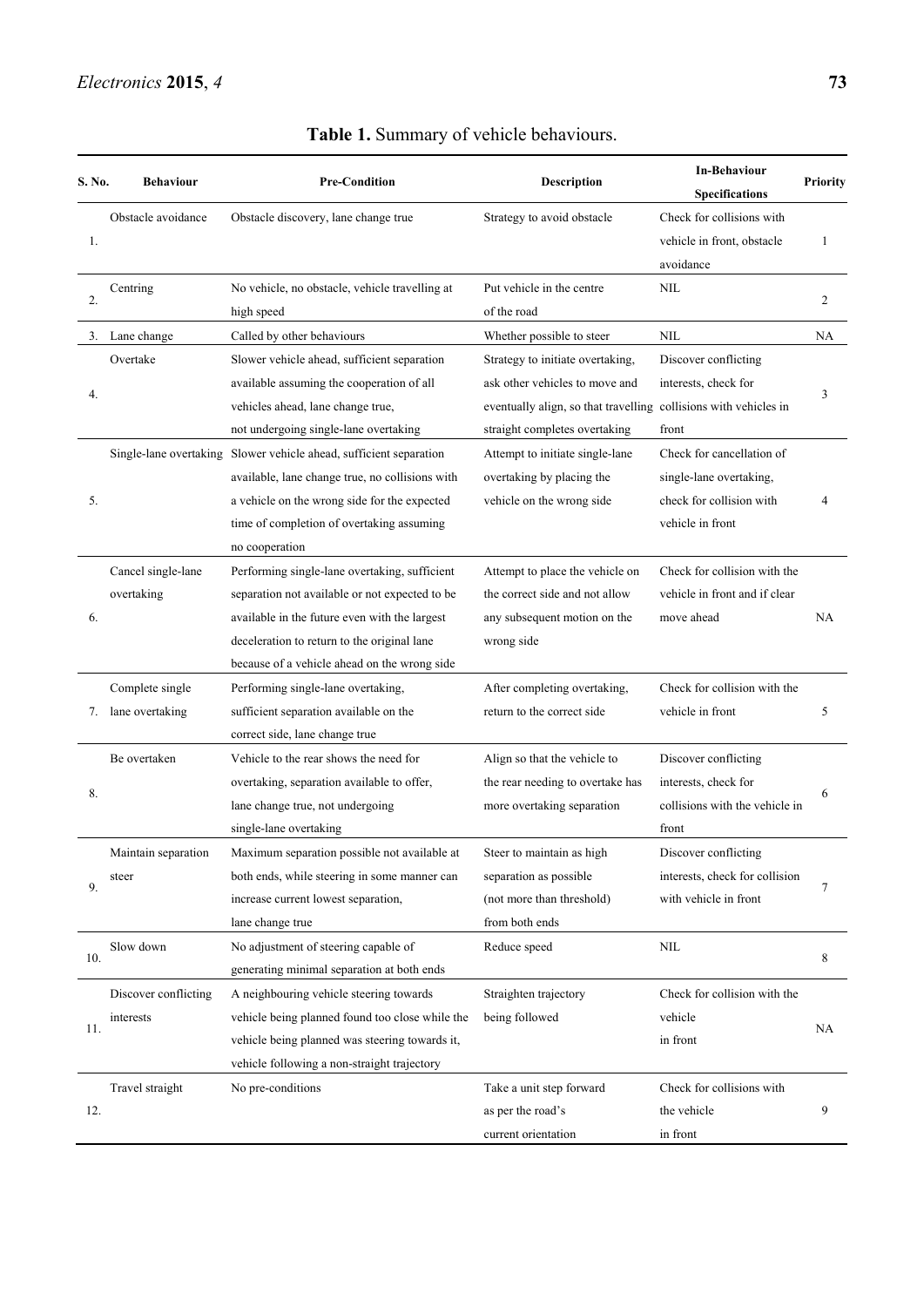#### **5. Results**

The designed set of behaviours was studied via a series of simulations. The road considered was wide enough for only two vehicles to be accommodated comfortably. Half the width was reserved for traffic travelling in one (outbound) direction and the other half for traffic travelling in the other (inbound) direction. This is the most typical and the only likely scenario where such overtaking would take place. Indeed, wider roads may not necessitate that traffic from both directions mixes with each other. Different scenarios involving a single-lane overtaking were tested.

Being a very risky behaviour, most of the time, single-lane overtaking would not be attempted. Hence while we looked at many scenarios with numerous vehicles, most of them showcased no single-lane overtaking behaviour. The performance of vehicles without this behaviour was the objective of our previous work [12] and is hence not repeated in the current work. This can be practically seen in everyday life, as such overtaking is rarely seen and, then, only too when the conditions are the most favourable or idealistic. The visual display of all single-lane overtaking behaviours was the same, and hence, those results are not displayed. We tried to put the most interesting or the closest overtaking cases in the paper, as the other results are much easier to obtain.

In the first scenario, a slower vehicle (*A*) was generated in the centre of the road, and this vehicle naturally simply drifted towards the correct side of travel. A faster vehicle (*B*) was generated later. The faster vehicle (*B*) judged the presence of the slower vehicle (*A*) ahead and the feasibility of single-lane overtaking. By the projected motion of *B*, it was clear that single-lane overtaking could easily happen by the vehicle going to the wrong side, and hence, the vehicle decided to perform single-lane overtaking. *B* jumps to the wrong lane or overtaking lane by the initiation of the single-lane overtaking behaviour, surpasses *A* by general travel during the single-lane overtaking behaviour and then decides to return back to the original lane by the completion of the single-lane overtaking behaviour. There was no change at all in the motion of *A*, and overtaking was easily completed as shown in Figure 5a and Video in supplementary information.

The second scenario was created to test the ability of a vehicle when such overtaking is not possible. In this scenario, an additional vehicle (*C*) was made to appear on the other side, travelling in the opposite direction. When the faster vehicle (*B*) emerged, it computed the feasibility of overtaking the slower vehicle (*A*) by considering the motions of *A* and *C*. *C* made single-lane overtaking seem risky, and hence, *B* did not attempt to overtake *A*. Instead, it followed *A*. When *C* had passed both *A* and *B*, again, the feasibility of single-lane overtaking was judged. This time, there was no vehicle that could make overtaking seem infeasible or risky. Single-lane overtaking by *B* was now judged to be feasible. It was initiated and subsequently completed in a manner similar to Scenario 1. The trajectories of the three vehicles and the scenario are shown in Figure 5b and Video in supplementary information.

In the third scenario, vehicle *B* judged single-lane overtaking to be feasible and initiated the same. There was, however, an oncoming vehicle (*C*) travelling on the other side of the road. The emergence and speed of *C* was just enough for overtaking to be feasible and just possible without cooperation. A slower speed for *C* would have made overtaking comfortable and, thus, not challenging, whereas a higher speed would have made overtaking infeasible. By fixing the speed of *C* in such a manner, the narrow overtaking behaviour was studied. On committing to overtaking, *B* quickly placed itself on the wrong side of the road, went ahead of the vehicle being overtaken (*A*) and returned in front of *A* in the correct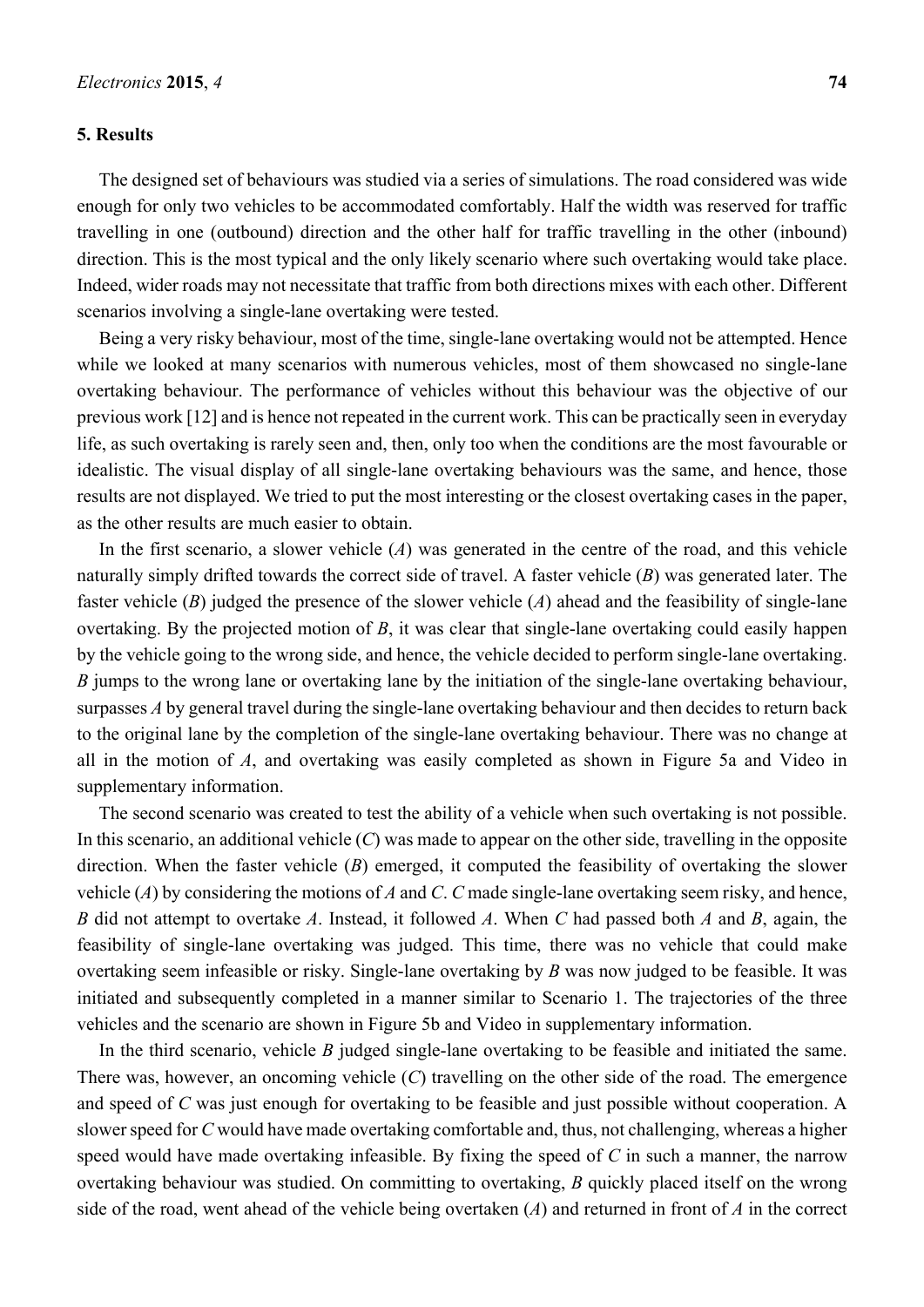lane. However, *C* was driving towards *B* during single-lane overtaking, which could have been a threat. *C* assessed a possible threat in advance by computing the relative speeds of the vehicles as a part of its normal driving behaviour and showed cooperation to some extent by slowing down. This gave *A* some extra space to return back to the correct side of the road and make overtaking comfortable and risk-free. The results are shown in Figure 5c and Video in supplementary information.



**Figure 5.** Experimental results. (**a**): Scenario 1—Simple single lane overtaking; (**b**): Scenario 2—Single lane overtaking with an oncoming vehicle; (**c**): Scenario 3—Single lane overtaking requiring the oncoming vehicle to slow down; (**d**): Scenario 4—Cancelling of single lane overtaking due to infeasibility by an oncoming vehicle.

The aim in the last scenario was to put the overtaking vehicle (*B*) in an awkward scenario, which is the worst that such a vehicle can enter. The vehicle was made to initiate overtaking. In doing so, it did not account for *A* ahead, which would not allow *B* to return back to the correct lane easily on completion of single-lane overtaking. Overtaking was initiated, and the vehicle did go ahead of the slower vehicle *D*, with *C* coming from the other direction. After a little general driving on the wrong side of the road, it was clear that overtaking was not complete, because of the presence of *A*, and general driving could not continue, because *C* was approaching on the other side of the road. Hence, the infeasibility of overtaking was discovered, and an emergency return trajectory was computed. However, the emergency return trajectory was infeasible, due to a possible collision with *A*. *C* detected the infeasibility of *B* during its general driving speed assignment and slowed down to give enough space for *B* to eventually return back to its original side. *B* therefore placed itself in between the two slower vehicles (*D* and *A*). *D* saw *B* trying to accommodate during its general driving, and when *B* was able to slip in, *D* did well to give *B* accommodated in between. The scenarios are shown in Figure 5d and Video in supplementary information.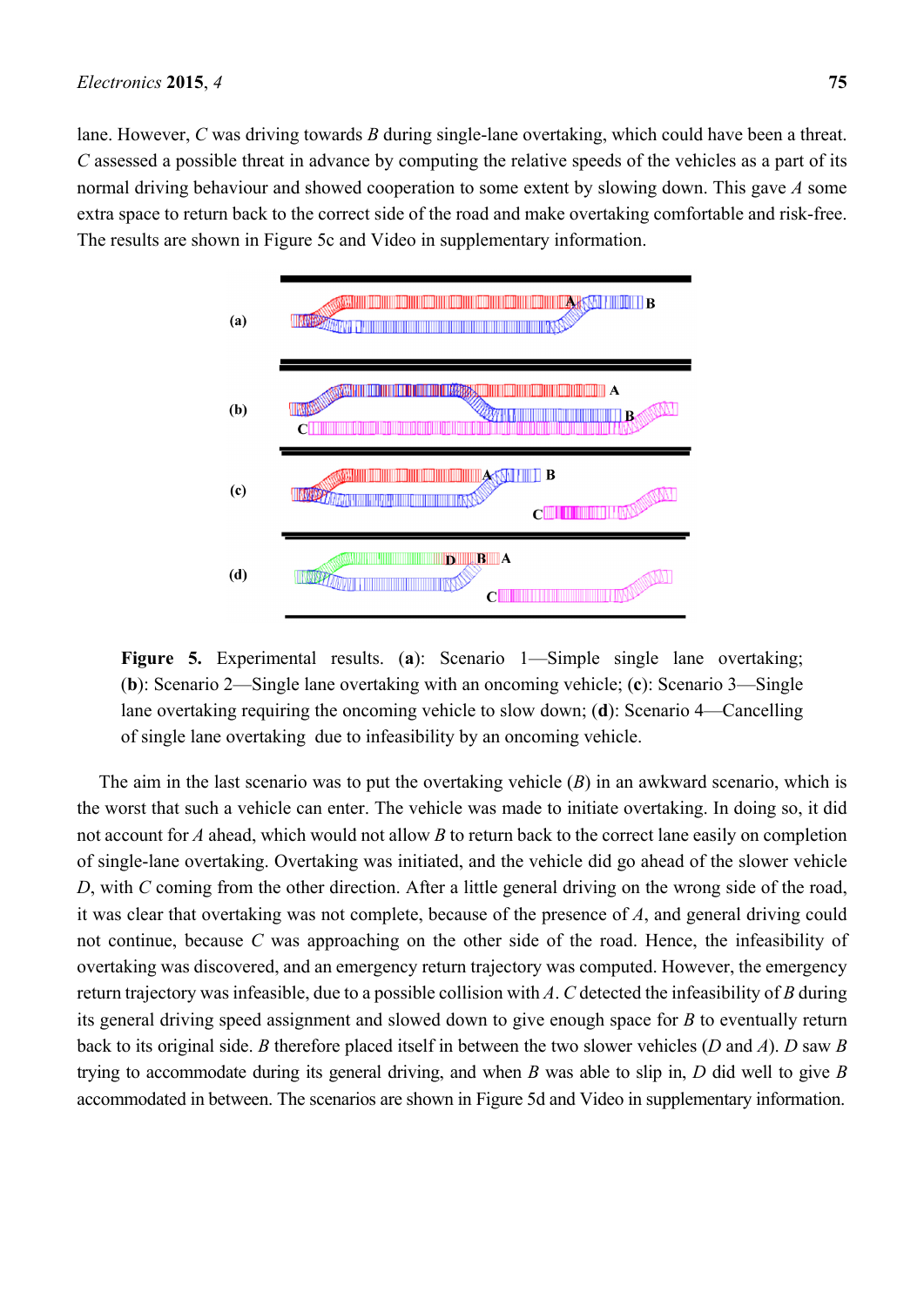

**Figure 6.** Angle profiles of different vehicles for different scenarios. (**a**): Scenario 1; (**b**): Scenario 2; (**c**): Scenario 3; (**d**): Scenario 4.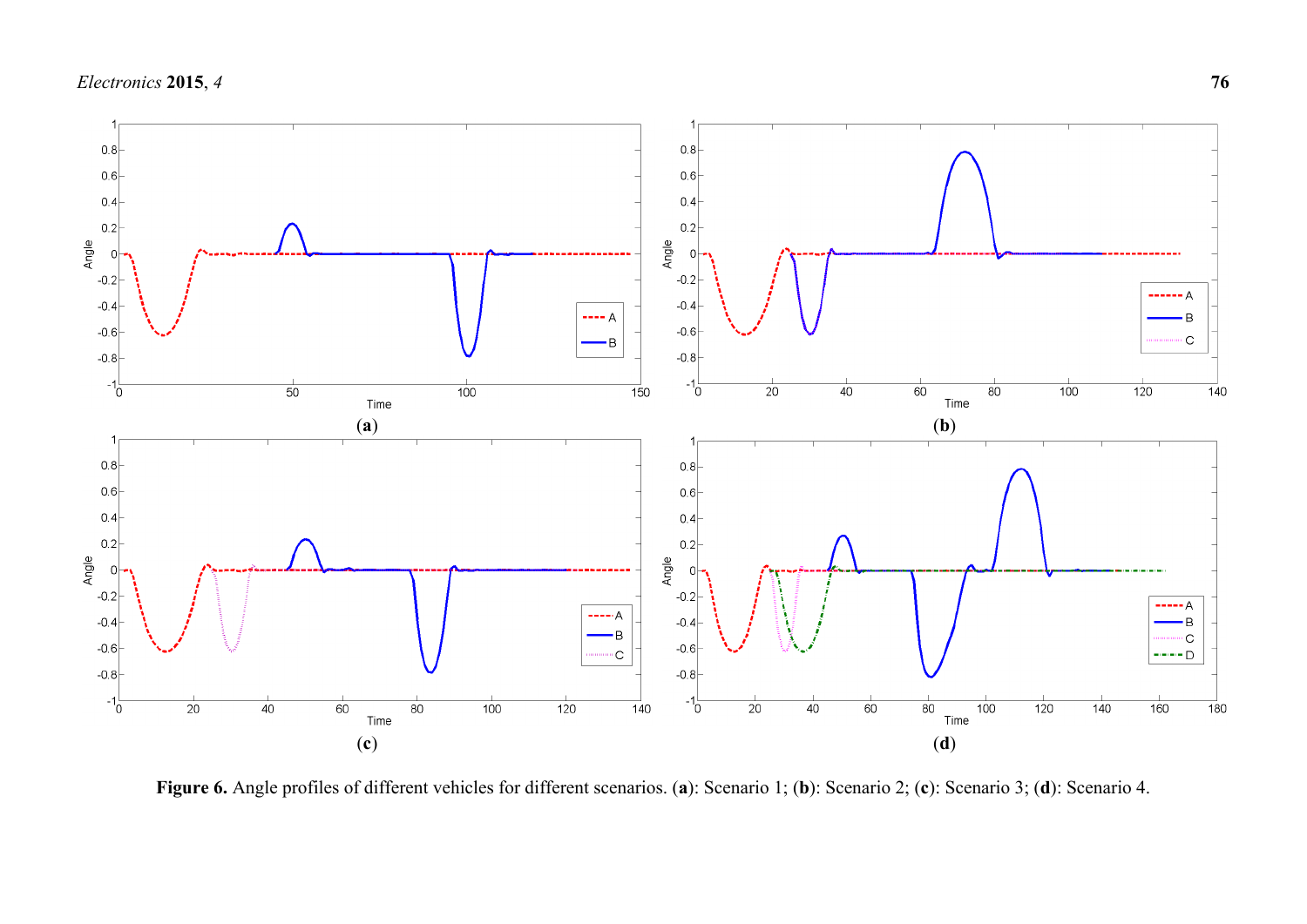

**Figure 7.** Speed profiles of different vehicles for different scenarios. (**a**): Scenario 1; (**b**): Scenario 2; (**c**): Scenario 3; (**d**): Scenario 4.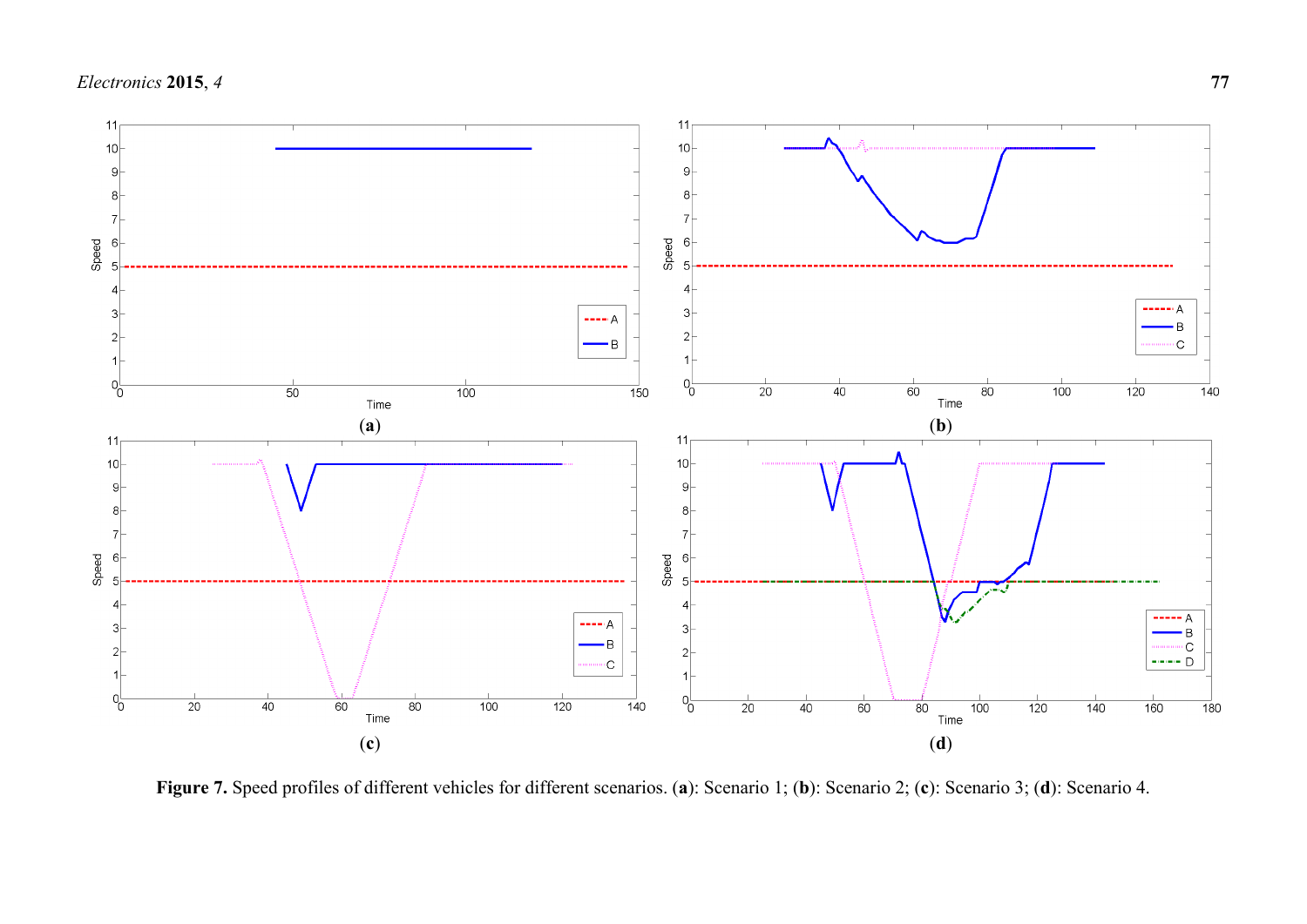| <b>Scenario</b> | <b>Vehicle</b> | Time to<br><b>Destination</b> | <b>Distance Travelled</b><br>till Termination | <b>Maximum</b><br><b>Allowed Speed</b> | Average<br><b>Speed</b> |
|-----------------|----------------|-------------------------------|-----------------------------------------------|----------------------------------------|-------------------------|
|                 | A              | 147                           | 716.2713                                      | 5                                      | 4.8726                  |
| 1.              | B              | 75                            | 726.2893                                      | 10                                     | 9.6839                  |
|                 | A              | 130                           | 632.2713                                      | 5                                      | 4.8636                  |
| 2.              | B              | 85                            | 690.4683                                      | 10                                     | 8.1232                  |
|                 | C              | 74                            | 716.1901                                      | 10                                     | 9.6782                  |
|                 | A              | 137                           | 667.8519                                      | 5                                      | 4.8748                  |
| 3.              | B              | 76                            | 730.2858                                      | 10                                     | 9.6090                  |
|                 | C              | 99                            | 721.2544                                      | 10                                     | 7.2854                  |
|                 | A              | 147                           | 716.2713                                      | 5                                      | 4.8726                  |
|                 | B              | 99                            | 746.8892                                      | 10                                     | 7.5443                  |
| 4.              | $\mathcal{C}$  | 103                           | 714.8350                                      | 10                                     | 6.9401                  |
|                 | D              | 138                           | 645.2713                                      | 5                                      | 4.6759                  |

**Table 2.** Summarization of the results.

The statistical results relating to different scenarios are given in Table 2. Further, the angle and speed profiles for different vehicles are given in Figures 6 and 7. In Figure 6a, both *B* and *C* turn towards their left simultaneously on entering the scenario, using similar dynamics. Hence, their angle profiles intersect. The units of distance and time are arbitrary and depend on the simulator. These can be mapped to real-world units by appropriate constants.

#### **6. Conclusions**

Enabling autonomous vehicles to drive in unorganized and chaotic traffic is a difficult problem that requires due consideration from a research perspective. In this paper, we made a significant step while considering traffic planning on straight roads as the specific problem being attacked. The work extended our earlier planning framework in which the assumption was that all vehicles were merely travelling on the same side of the road. By using the behaviours presented and experimented on in this paper, the framework can now be used in a variety of scenarios, both where roads are separated with a physical barrier or are just one-way and when the roads operate as a dual carriageway with no physical barrier. In particular, this paper looked in depth at the important overtaking procedure wherein a vehicle for some time occupies a part of the wrong side of the road in order to accomplish its overtaking activity. It is worth remembering that if such overtaking were not allowed, then the overall performance of the system would be much lower, with vehicles reaching their destination at a later time due to travelling for longer distances behind slower vehicles.

In the paper, we looked at aspects of assessing the feasibility of such overtaking and also at formulating an initiation trajectory, the mechanisms involved with driving on the wrong side, judging the infeasibility of such overtaking and cancelling and successfully completing an overtaking procedure. This behaviour was used in priority with the behaviours proposed earlier and practically meant that if normal overtaking, on the same side of the road, is not possible, then a vehicle would check for the possibility of single-lane overtaking.

Experimental evaluations were carried out by means of simulations. In particular, the single-lane overtaking behaviour was tested in various scenarios. In all cases, the vehicle either successfully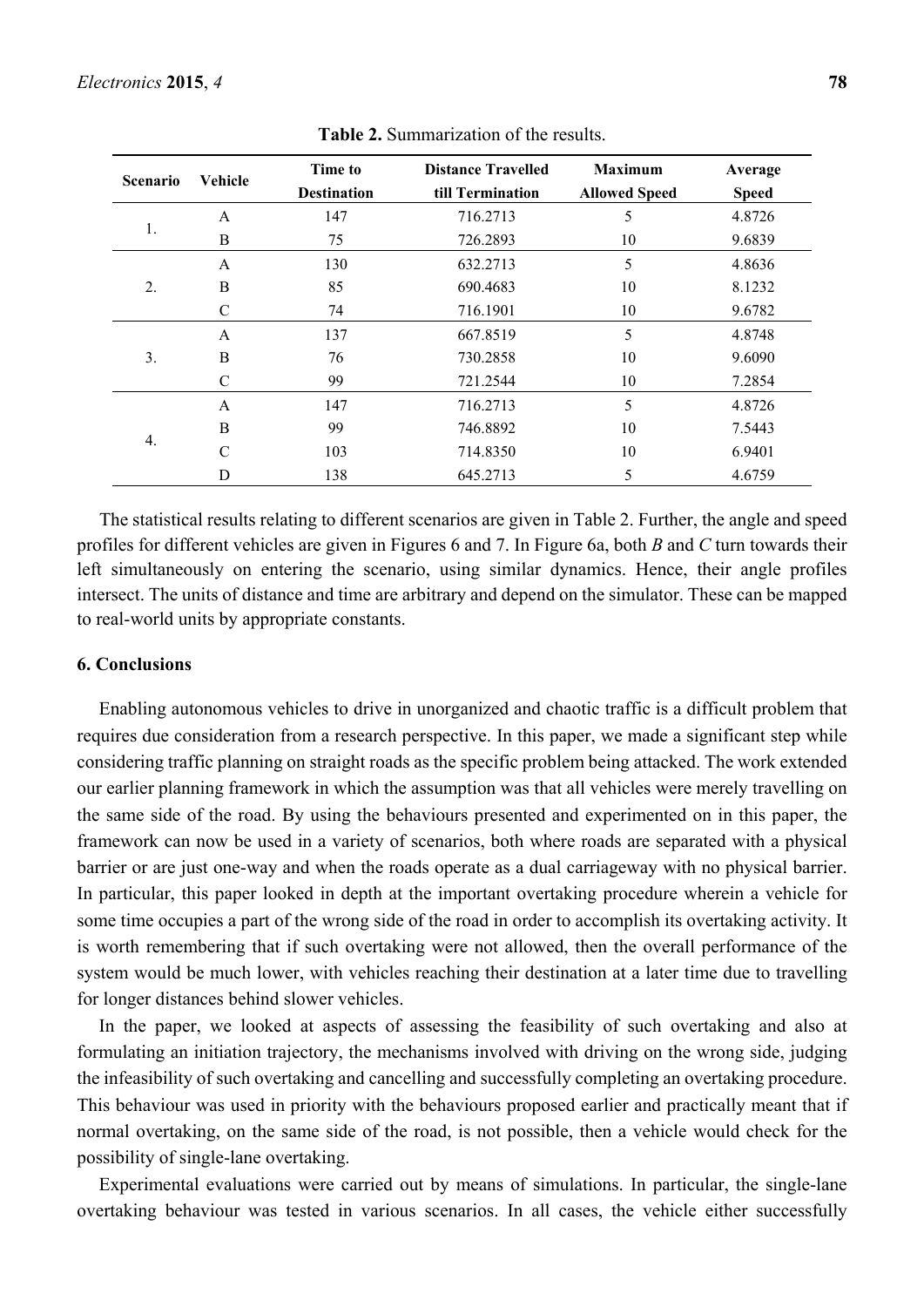completed the overtaking action or was able to cancel doing the same. No collisions were recorded using our method, and the vehicles apparently behaved in a similar fashion to actual vehicles on the road performing such overtaking. Currently, it is unfortunately neither possible to employ the algorithm on an actual vehicle and test it in real traffic, nor is it possible to verify such behaviour against standard traffic datasets. All traffic datasets are for organized traffic, while the work described here is for unorganized traffic. The difficulty of tracking vehicles in the absence of speed lanes makes obtaining such a dataset difficult. Having a dataset recording the motion of vehicles in real chaotic traffic would though enable the verification of the algorithm described here, as well as help to mine for new behaviours that could be used for planning. An autonomous vehicle requires different modules apart from planning, which need to be able to work in the absence of speed lanes. Clearly, these aspects can all be considered as future research.

#### **Acknowledgments**

The first author was supported by the Commonwealth Scholarship Commission in the United Kingdom and the British Council under Commonwealth Scholarship and Fellowship Program (2010), U.K., Award Number INCS-2010-161.

#### **Author Contributions**

R. K. and K. W. conceived and designed the algorithms; R. K. developed and tested the algorithms; R. K. and K. W. wrote the paper.

#### **Conflicts of Interest**

The authors declare no conflict of interest.

#### **References**

- 1. Buehler, M.; Iagnemma, K.; Singh, S. *The 2005 DARPA Grand Challenge: The Great Robot Race*; Springer-Verlag: Berlin/Heidelberg, Germany, 2007.
- 2. Montemerlo, M.; Becker, J.; Bhat, S.; Dahlkamp, H.; Dolgov, D.; Ettinger, S.; Haehnel, D.; Hilden, T.; Hoffmann, G.; Huhnke, B.; *et al*. Junior: The Stanford entry in the Urban Challenge. *J. Field Robot.* **2008**, *25*, 569–597.
- 3. Bishop, R. Intelligent vehicle applications worldwide. *IEEE Intell. Syst. Their Appl.* **2000**, *15*, 78–81.
- 4. Bishop, R. *Intelligent Vehicle Technology and Trends*; Artech House Publishers: Norwood, MA, USA, 2005.
- 5. Kasper, D.; Weidl, G.; Dang, T.; Breuel, G.; Tamke, A.; Wedel, A.; Rosenstiel, W. Object-Oriented Bayesian Networks for Detection of Lane Change Maneuvers. *IEEE Intell. Transp. Syst. Mag.* **2012**, *4*, 19–31.
- 6. Reveliotis, S.A.; Roszkowska, E. Conflict Resolution in Free-Ranging Multivehicle Systems: A Resource Allocation Paradigm. *IEEE Trans. Robot.* **2011**, *27*, 283–296.
- 7. Urmson, C.; Baker, C.; Dolan, J.M.; Rybski, P.; Salesky, B.; Whittaker, W.L.; Ferguson, D.; Darms, M. Autonomous driving in traffic: Boss and the urban challenge. *AI Mag.* **2009**, *30*, 17–29.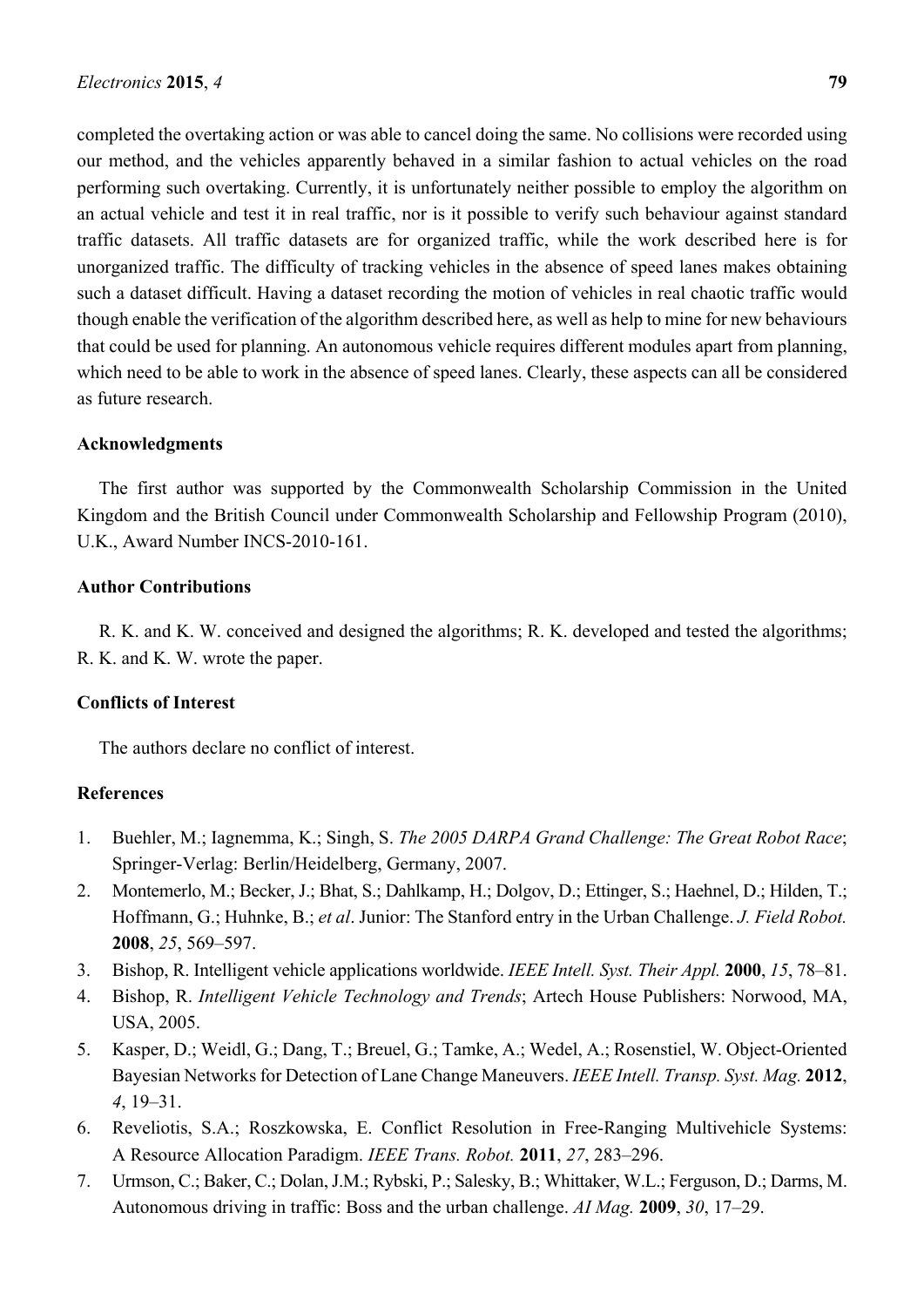- 8. Paruchuri, P.; Pullalarevu, A.R.; Karlapalem, K. Multiagent simulation of unorganized traffic. In Proceedings of the First International Joint Conference on Autonomous Agents and Multiagent Systems: Part1, Bologna, Italy, 15–19 July 2002; ACM: New York, NY, USA, 2002; pp. 176–183.
- 9. Vanajakshi, L.; Subramanian, S.C.; Sivanandan, R. Travel time prediction under heterogeneous traffic conditions using global positioning system data from buses. *IET Intell. Transp. Syst.* **2009**, *3*, 1–9.
- 10. Mohan, D. Traffic safety and health in Indian cities. *J. Transp. Infrastruct.* **2002**, *9*, 79–94.
- 11. Jain, A.; Menezes, R.G.; Kanchan, T.; Gagan, S.; Jain, R. Two wheeler accidents on Indian roads—A study from Mangalore, India. *J. Forensic Leg. Med.* **2009**, *16*, 130–133.
- 12. Kala, R.; Warwick, K. Motion planning of autonomous vehicles in a non-autonomous vehicle environment without speed lanes. *Eng. Appl. Artif. Intell.* **2013**, *26*, 1588–1601.
- 13. Aguirre, E.; Gonzalez, A. Fuzzy behaviours for mobile robot navigation: Design, coordination and fusion. *Int. J. Approx. Reason.* **2000**, *25*, 255–289.
- 14. Dee, H.M.; Hogg, D.C. Navigational strategies in behaviour modelling. *Artif. Intell.* **2009**, *173*, 329–342.
- 15. Furda, A.; Vlacic, L. Enabling safe autonomous driving in real-world city traffic using multiple criteria decision making. *IEEE Intell. Transp. Syst. Mag.* **2011**, *3*, 4–17.
- 16. Schubert, R. Evaluating the Utility of Driving: Toward Automated Decision Making Under Uncertainty. *IEEE Trans. Intell. Transp. Syst.* **2012**, *13*, 354–364.
- 17. Schubert, R.; Schulze, K.; Wanielik, G. Situation Assessment for Automatic Lane-Change Maneuvers. *IEEE Trans. Intell. Transp. Syst.* **2010**, *11*, 607–616.
- 18. Naranjo, J.E.; González, C.; García, R.; de Pedro, T. Lane-Change Fuzzy Control in Autonomous Vehicles for the Overtaking Maneuver. *IEEE Trans. Intell. Transp. Syst.* **2008**, *9*, 438–450.
- 19. Jin-ying, H.; Hong-xia, P.; Xi-wang, Y.; Jing-da, L. Fuzzy Controller Design of Autonomy Overtaking System. In Proceedings of the 12th IEEE International Conference on Intelligent Engineering Systems, Miami, FL, USA, 25–29 February 2008; IEEE: Miami, FL, USA, 2008; pp. 281–285.
- 20. Petrov, P.; Nashashibi, F. Modeling and Nonlinear Adaptive Control for Autonomous Vehicle Overtaking. *IEEE Trans. Intell. Transp. Syst.* **2014**, *15*, 1643–1656.
- 21. Hegeman, G.; Tapani, A.; Hoogendoorn, S. Overtaking assistant assessment using traffic simulation. *Transp. Res. Part C: Emerg. Technol.* **2009**, *17*, 617–630.
- 22. Wang, F.; Yang, M.; Yang, R. Conflict-Probability-Estimation-Based Overtaking for Intelligent Vehicles. *IEEE Trans. Intell. Transp. Syst.* **2009**, *10*, 366–370.
- 23. Karaduman, O.; Eren, H.; Kurum, H.; Celenk, M. Interactive risky behavior model for 3-car overtaking scenario using joint Bayesian network. In Proceedings of the 2013 IEEE Intelligent Vehicles Symposium, Gold Coast, QLD, USA, 23–26 June 2013; IEEE: Gold Coast, QLD, USA, 2013; pp. 1279–1284.
- 24. Olaverri-Monreal, C.; Gomes, P.; Fernandes, R.; Vieira, F.; Ferreira, M. The See-Through System: A VANET-enabled assistant for overtaking maneuvers. In Proceedings of the 2010 IEEE Intelligent Vehicles Symposium, San Diego, CA, USA, 21–24 June 2010; IEEE: San Diego, CA, USA, 2010; pp. 123–128.